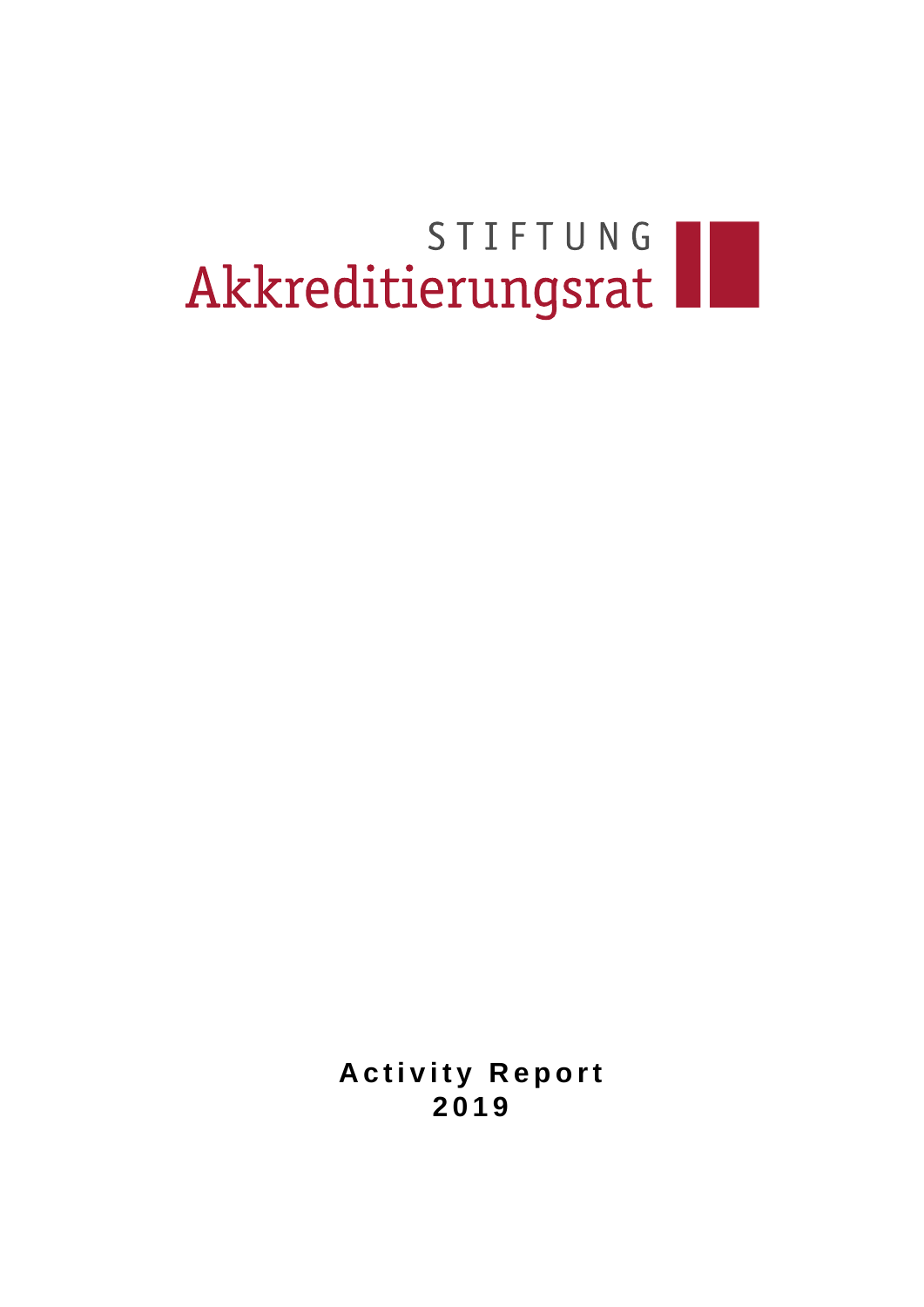## STIFTUNG

**Printed Matter AR 58/2020**

Head Office of the Foundation Accreditation Council (Stiftung Akkreditierungsrat) Adenauerallee 73, 53113 Bonn, Germany

Phone: 0228-338 306-0 Fax: 0228-338 306-79

E-mail: akr@akkreditierungsrat.de Website: **[https://www.akkreditierungsrat.de](http://www.akkreditierungsrat.de/)**

Editors: Sandra Schulmeister M.A., Dr. Olaf Bartz Bonn, July 2020

This document also serves as an Annual Report within the meaning of section 44 of the North-Rhine Westphalia Fiscal Code (LHO NRW)

This document – including excerpts – may only be reprinted and used in electronic systems with the prior written consent of the Foundation for the Foundation Accreditation Council.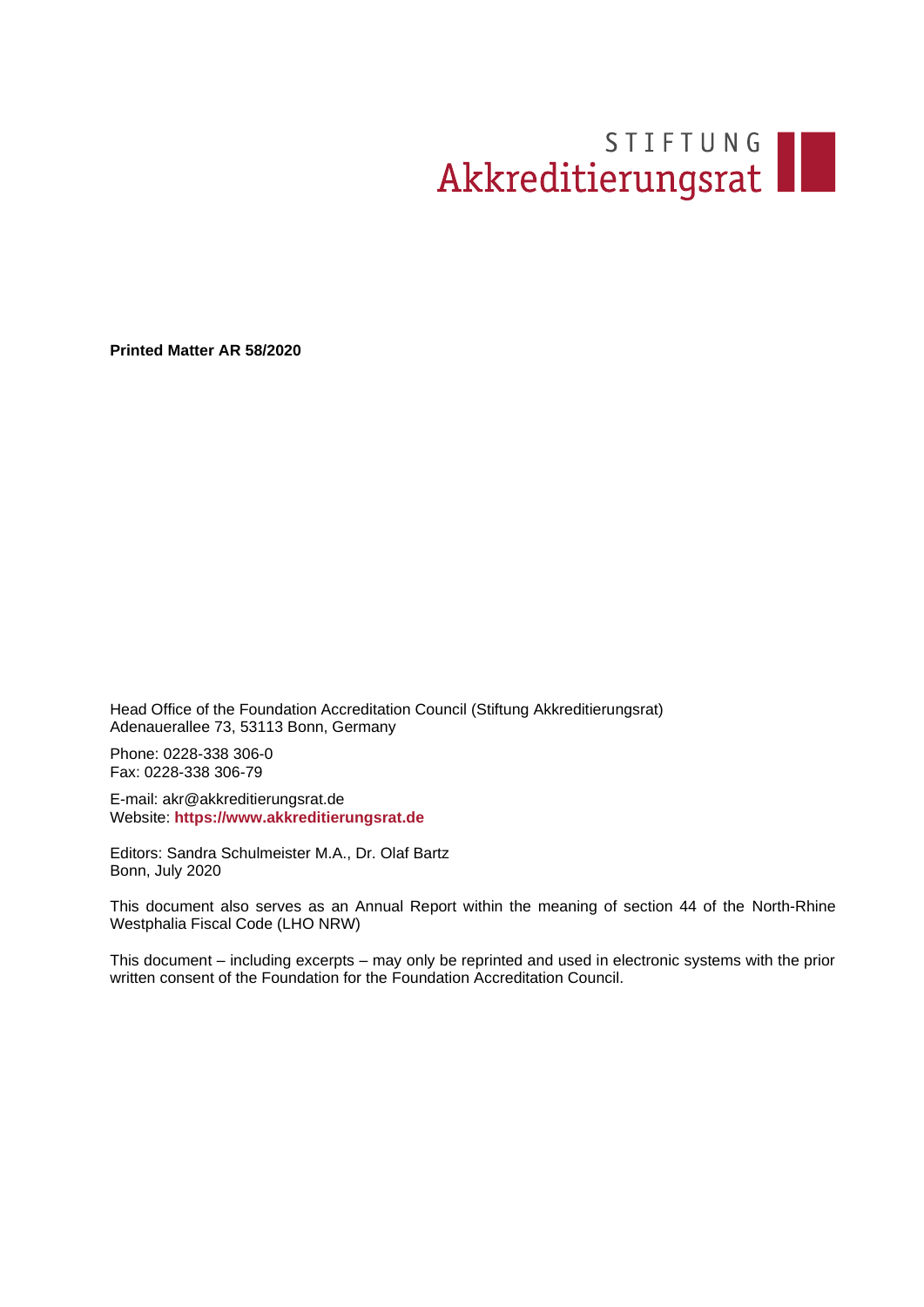### **Activity Report 2019**

Reporting period: January – December 2019

#### **Contents**

|     | Foreword                                                                               | 4              |
|-----|----------------------------------------------------------------------------------------|----------------|
|     | Overview                                                                               | 5              |
| 1.  | <b>Current developments</b>                                                            | 6              |
| 1.1 | Applications for accreditation in ELIAS                                                | 6              |
| 1.2 | The new database of accredited study programmes                                        | 6              |
| 2.  | Accreditation Council activities in 2019: Responsibilities and outcomes                | $\overline{7}$ |
| 2.1 | Accreditation and reaccreditation of study programmes and quality assurance<br>systems | $\overline{7}$ |
| 2.2 | Applications for extensions and cluster approvals                                      | 8              |
| 2.3 | Authorisation of agencies                                                              | 8              |
| 2.4 | <b>Accreditation Council resolutions</b>                                               | 8              |
| 2.5 | Monitoring of the accreditation process                                                | 9              |
| 2.6 | Events                                                                                 | 9              |
| 2.7 | Working groups                                                                         | 10             |
| 3.  | <b>International cooperation</b>                                                       | 10             |
| 4.  | <b>Information and communication</b>                                                   | 12             |
| 4.1 | Presentation, information and consultation                                             | 12             |
| 4.2 | Publication of accreditation data                                                      | 13             |
| 4.3 | Communication with agencies                                                            | 14             |
| 4.4 | Statistical data                                                                       | 14             |
| 5.  | <b>Resources</b>                                                                       | 15             |
| 5.1 | Finances                                                                               | 15             |
| 5.2 | Human, spatial and material resources                                                  | 16             |
|     | Appendices                                                                             | 17             |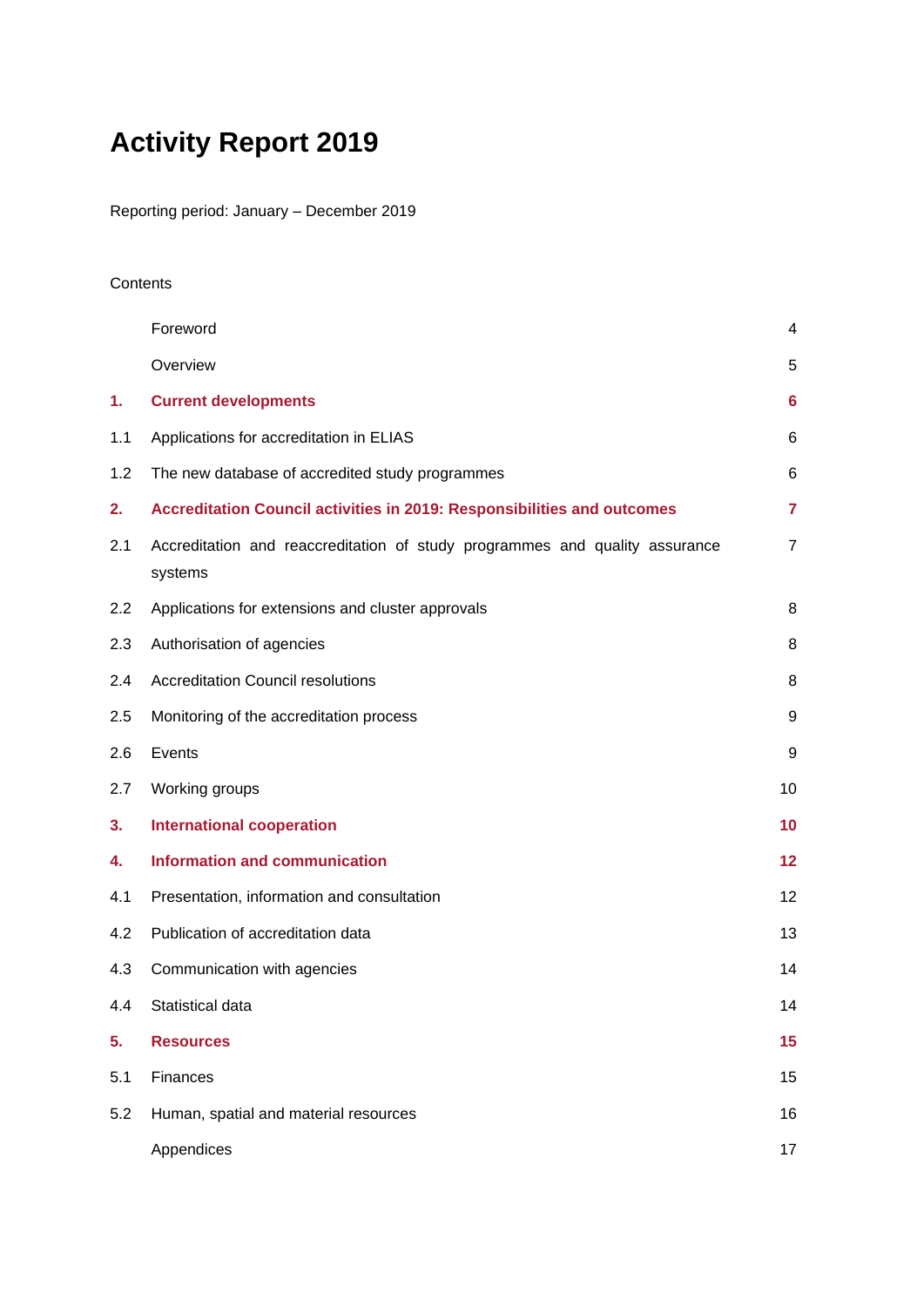#### <span id="page-3-0"></span>**Foreword**

For the Accreditation Council, 2019 was a year under the banner of digitalisation. The standalone accreditation database went online at the beginning of the year. This is part of the Electronic Information and Application System (ELIAS), which in addition to the database also enables higher education institutions to submit paperless applications for (re)accreditation. As ELIAS supports the entire application handling process, both the members of the Accreditation Council and the staff of Head Office benefit from its functionality.

The Accreditation Council's new task under the 2016 Interstate Treaty of deciding applications for programme accreditation, system accreditation and alternative accreditation procedures came to prominence for the first time in the second half of 2019. Following a small number of applications received in 2018, the number of applications (submitted in ELIAS alone) grew to 222.

There was much discussion in this context on how to ensure that Accreditation Council members can handle large numbers of applications and how to prevent the Accreditation Council itself from becoming a bottleneck in the overall process. The focus of this debate was on the requirements for plausibility checking and on report quality. I am delighted to report that the application system proved fit for purpose at full capacity.

I was also pleased by the German Rectors' Conference decision at the beginning of 2019 to appoint substitute members and permanent guests. The Accreditation Council can make good use of this additional expertise. It is a major aid in our work considering the increasing number of applications from all academic disciplines. A number of other member groups are now also making use of the possibility of nominating substitutes.

There have been many changes at Head Office in 2019. Alongside the streamlining of numerous processes as a result of ELIAS, 2019 has also seen the Head Office grow considerably in size, in terms of both office space and personnel. The now 14-strong Head Office team is well placed to meet the challenges presented by the Accreditation Council's new tasks and to support its members in their work.

With a view to the new role assumed by the Accreditation Council in the accreditation system, the Foundation sought advice on a new communication strategy. When fully implemented in 2020, the new communication strategy will ensure that decisions of the Accreditation Council are communicated with full transparency.

I would particularly like to thank the higher education institutions and agencies for their valuable feedback, questions and constructive suggestions for the design of the new accreditation system, for their patience and willingness to experiment with ELIAS and for their readiness to embark with us on this new, digital journey.

The 'new' Accreditation Council has now reached the halfway point in its new framework and we have completed further groundwork on the basis of the Specimen Decree and Interstate Treaty. We can look with pride on what we have achieved and with confidence to the future. I also look forward to continuing our good working relationship.

Bonn, July 2020

Kemhar friend,

Professor Dr. Reinhold R. Grimm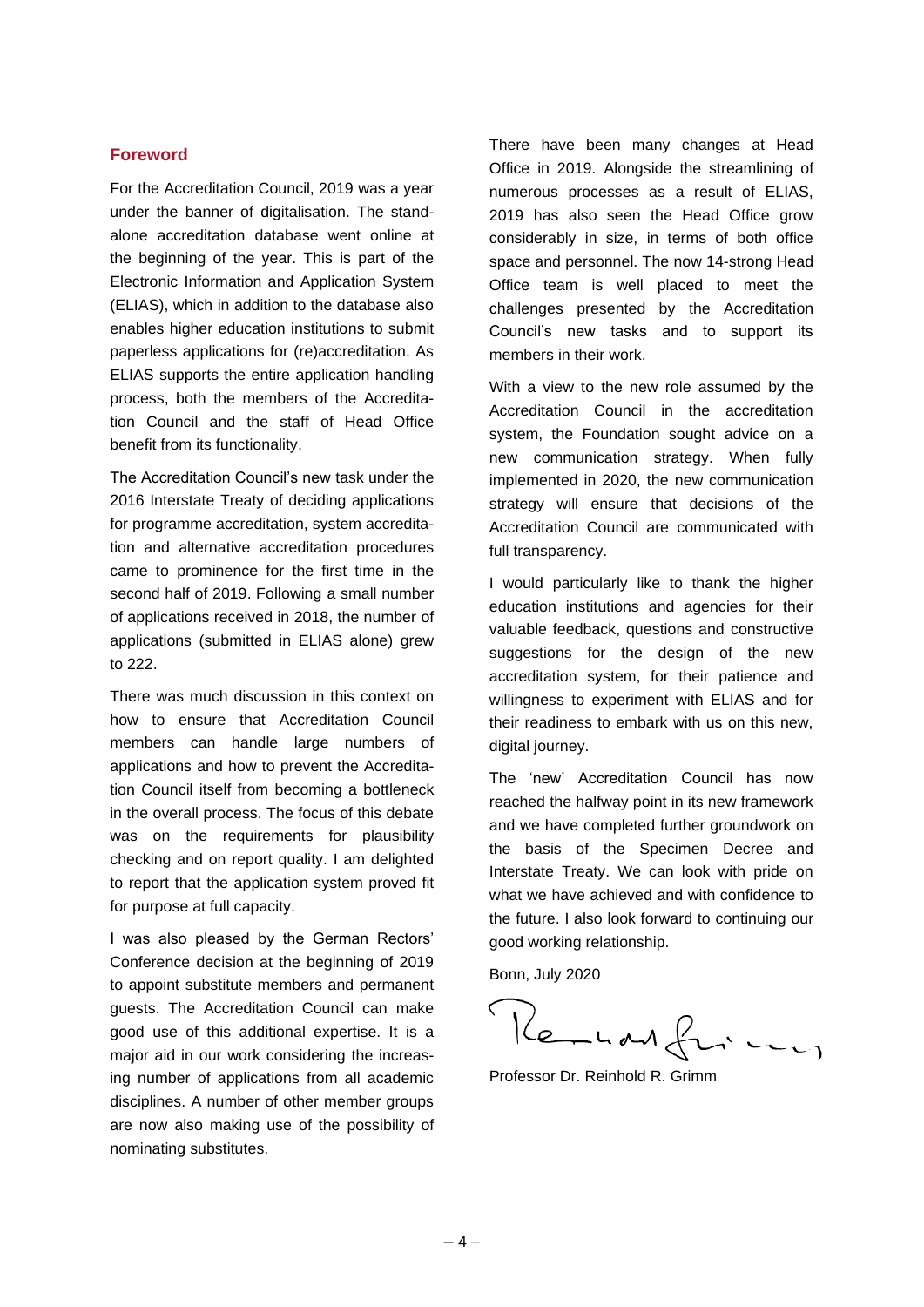#### <span id="page-4-0"></span>**Overview**

#### **1st Quarter 2019**

99th meeting of the Accreditation Council in Berlin on 25/26 February 2019.

Accreditation Council resolutions:

- Four applications for programme accreditation (covering five study programmes due to cluster applications)
- Accreditation Council Code of Conduct supplemented to cover substitute members and permanent guests
- Establishment of Appeals Commission
- Exceptional approval of extensions in alternative accreditation procedures

Retroactive resolution:

- Size of review panels in cluster accreditations
- Requirements for accreditation reports

Consultations:

- Best Practice Award for study programmes and QM systems
- Treatment of programme accreditation applications: prioritisation of applications; division of responsibilities between rapporteurs and Head Office

#### **2nd Quarter 2019**

100th meeting of the Accreditation Council in Bonn on 4 June 2019

Accreditation Council resolutions:

- Eleven applications for programme accreditation (covering 15 study programmes due to cluster applications)
- Rules of procedure for alternative accreditation procedures:
- Mission statement of the Foundation Accreditation Council

#### Consultations:

• Size of review panels in cluster accreditations

- Status of the transformation process
- Internal governance in higher education quality management

#### **3rd Quarter 2019**

101st meeting of the Accreditation Council in Frankfurt on 17 September 2019

Accreditation Council resolutions:

- Basic principles of an internal quality management system based on the mission statement of the Foundation Accreditation Council and on the European Standards and Guidelines (ESG)
- Requirements for quality reports from system-accredited higher education institutions
- 86 applications for programme accreditation (covering 105 study programmes due to cluster applications)
- Business plan 2021
- Establishment of Appeals Commission

Consultations:

• Digitalisation in accreditation. Implementation of the Standing Conference's recommendations on digitalisation in higher education

#### **4th Quarter 2019**

102nd meeting of the Accreditation Council in Berlin on 21/22 November 2019

Accreditation Council resolutions:

- 71 applications for programme accreditation (covering 229 study programmes due to cluster applications)
- Resolution to avoid temporary accreditation gaps
- Resolution to clarify the descriptions of data fields in the specified report structures
- Establishment of a Quality Development Award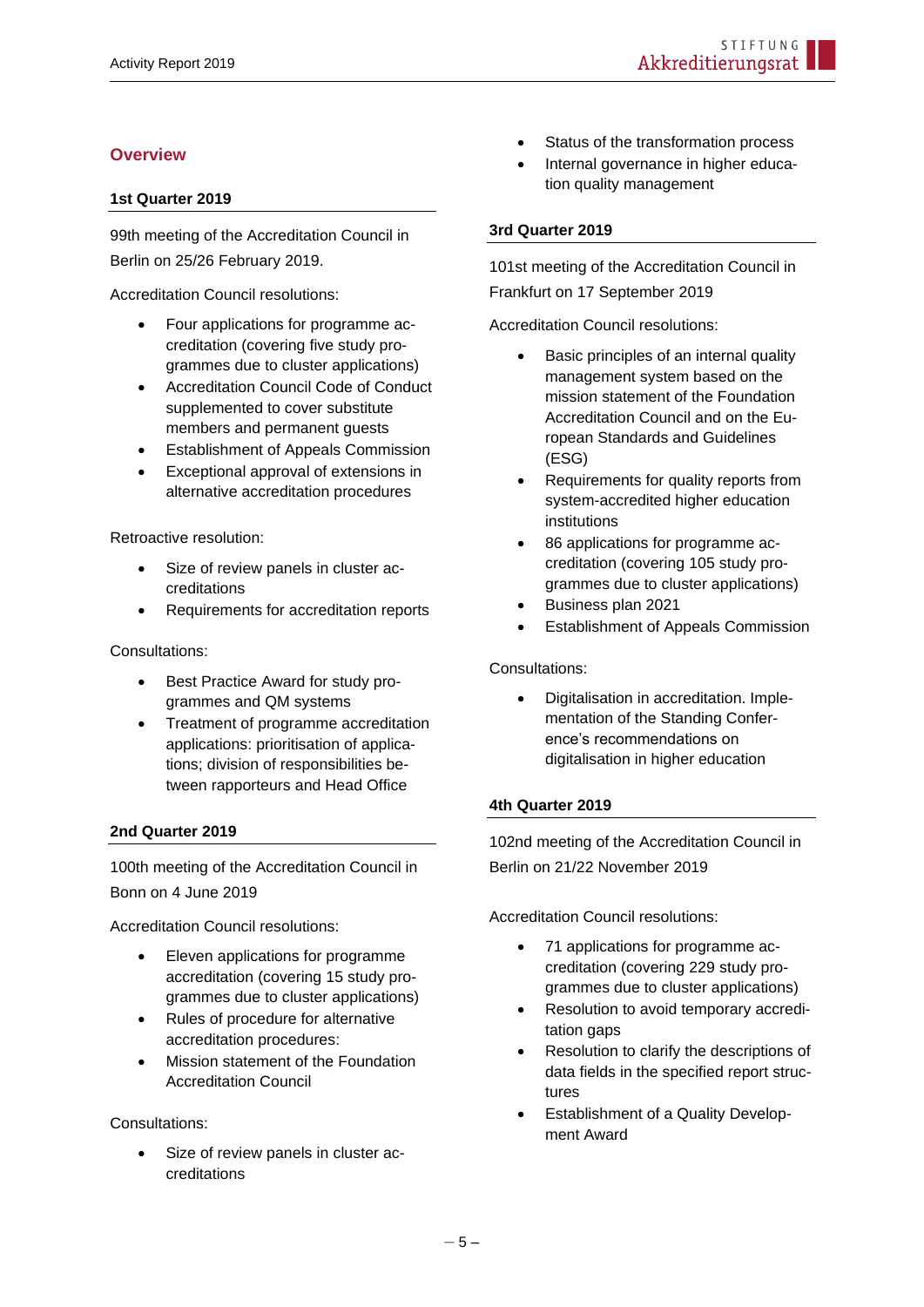#### <span id="page-5-0"></span>**1. Current developments**

#### <span id="page-5-1"></span>**1.1 Applications for accreditation in ELIAS**

The Foundation Accreditation Council made the Electronic Information and Application System (ELIAS) available in January 2019. ELIAS was developed with the primary aim of making the application and review process efficient and reliable.

All categories of initial accreditation, concept accreditation and reaccreditation were covered from the outset, in both programme accreditation (individual, cluster and combined study programme accreditation) and system accreditation.

ELIAS is also used to process other application categories, some of which are still being developed or refined. These include applications for:

- Extension
- Cluster approval
- Recognition of accreditation decisions for joint degree programmes
- Approval to implement alternative accreditation procedures
- Decisions on material changes to study programmes and QM systems (to be implemented in 2020)

Some 276 higher education institutions registered and used an ELIAS account by the end of 2019 – a gratifying number.

#### ELIAS is publicly available at [https://antrag.akkreditierungsrat.de.](https://antrag.akkreditierungsrat.de/)

The Accreditation Council has addressed its working methods in many meetings, and the ability to process and handle the large number of applications expected from 2019 consequently remains assured.

ELIAS supports the entire application process, from submission by the higher education or other institution and processing by the Accreditation Council Higher Office to preparation of the Accreditation Council meetings and the accreditation decision and its announcement.

#### <span id="page-5-2"></span>**1.2 The new database of accredited study programmes**

Connected to ELIAS is the [database of](https://antrag.akkreditierungsrat.de/)  [accredited study programmes and higher](https://antrag.akkreditierungsrat.de/)  [education institutions](https://antrag.akkreditierungsrat.de/) (henceforth the 'accreditation database'). If the Accreditation Council issues a positive decision on an application for (re)accreditation – and after expiry of the period for comment where applicable – the (accredited) study programmes and quality assurance systems are automatically published in the database.

A new feature is that it is a standalone database, independent of the Higher Education Compass. In contrast to the Higher Education Compass, where higher education institutions themselves enter information on the study programmes they offer in order to provide applicants with an information platform, the accreditation database focuses on presenting study programmes from the accreditation perspective (meaning all study programmes, including combined study programmes and partial study programmes).

For the first time, the 'accreditation history' of each study programmes is now available, so that the public (students, graduates and also employers) can obtain reliable information on whether a study programme is accredited or was accredited at a specific time.

A particular challenge in representing study programmes in the database relates to teacher training and combined study programmes, which the database does not yet fully provide for. This is due to the specific structure of such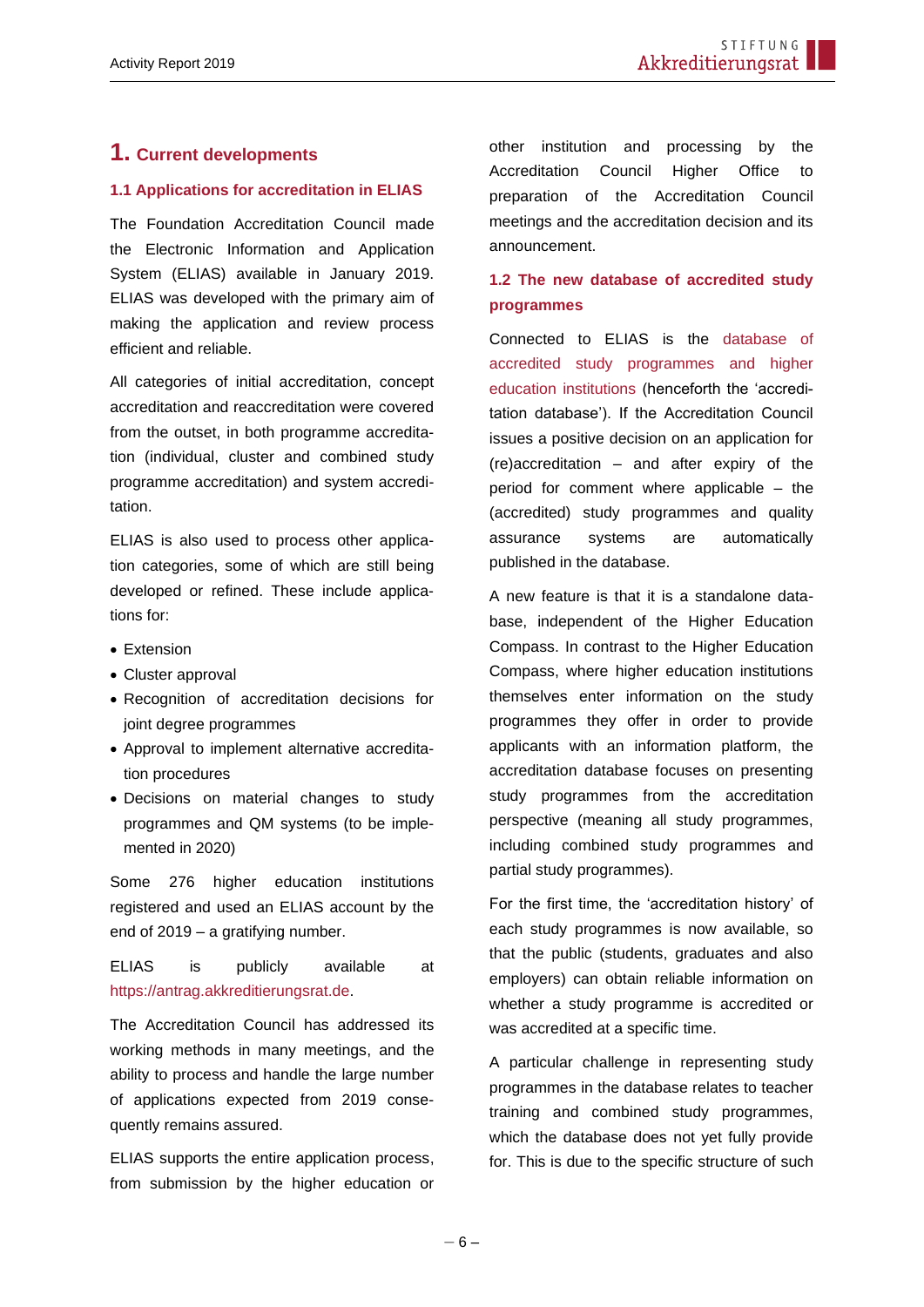study programmes and the fact that the database logic differs from that of the Higher Education Compass. In contrast to the Higher Education Compass, the accreditation database contains the three study programme categories 'individual study programme', 'combined study programme' and 'partial study programme'. The groundwork was laid in 2019 for the Database 2021 project in which, among other things, information on study programmes that are affected by this can be added to the accreditation database.

To enter accreditations under the prior legal framework, agencies (for programme accreditations) and system-accredited higher education institutions (for internal accreditations) are able to select corresponding application categories so that they are published in the new database accordingly (see also [Section 4.2\)](#page-12-0).

The work to improve data quality by completing and correcting existing accreditation data is proceeding in constructive collaboration with the higher education institutions and agencies.

#### <span id="page-6-0"></span>**2. Accreditation Council activities in 2019: responsibilities and outcomes**

<span id="page-6-1"></span>**2.1 Accreditation and reaccreditation of study programmes and quality assurance systems, and applications for alternative accreditation procedures**

After the Accreditation Council's Head Office received the first few applications under the new legal framework in the second half of 2018, the number of applications rose to 222 by the end of 2019. The Accreditation Council decided on a total of 172 applications in 2019;

due to cluster applications, these related to 445 study programmes.<sup>1</sup>

In some cases, the Accreditation Council departed from the recommendation of the agency or the review panel. In this situation, the higher education institution was given the opportunity to comment before the final decision was made.

The first application for system accreditation under the new legal framework was submitted in ELIAS in 2019 and approved at the November meeting.

For alternative accreditation procedures – the third category of accreditation procedure alongside programme and system accreditation – an Accreditation Council working group drafted, in March 2019, [Rules of Procedure for](https://www.akkreditierungsrat.de/sites/default/files/downloads/2019/AR_Beschluss_Verfahrensordnung_Alternative_Akkreditierungsverfahren_2019-06-04_Drs._AR_63-2019.pdf)  [Alternative Accreditation Procedures,](https://www.akkreditierungsrat.de/sites/default/files/downloads/2019/AR_Beschluss_Verfahrensordnung_Alternative_Akkreditierungsverfahren_2019-06-04_Drs._AR_63-2019.pdf) which were adopted at the 100th meeting (see [Section 2.7\)](#page-9-0).

Besides the IT support from ELIAS, one of the basic requirements for efficient application processing is a uniform report structure (and report quality). So that the Accreditation Council can efficiently process the accreditation reports from currently ten different accreditation agencies, the reports have to be comparable in structure and follow a uniform outline across all agencies. The uniform report structure ensures that accreditation reports are comparable and readable. Four report structures (the [report structure](http://www.akkreditierungsrat.de/fileadmin/Seiteninhalte/AR/Beschluesse/Neues_System/Raster/Programm_Fassung_01_Raster_Akkreditierungsbericht.pdf) for programme [accreditations,](http://www.akkreditierungsrat.de/fileadmin/Seiteninhalte/AR/Beschluesse/Neues_System/Raster/Programm_Fassung_01_Raster_Akkreditierungsbericht.pdf) [report structure](http://www.akkreditierungsrat.de/fileadmin/Seiteninhalte/AR/Beschluesse/Neues_System/Raster/Kombination_Fassung_01_Raster_Akkreditierungsbericht.pdf) for combined [study programmes,](http://www.akkreditierungsrat.de/fileadmin/Seiteninhalte/AR/Beschluesse/Neues_System/Raster/Kombination_Fassung_01_Raster_Akkreditierungsbericht.pdf) [report structure](http://www.akkreditierungsrat.de/fileadmin/Seiteninhalte/AR/Beschluesse/Neues_System/Raster/Buendel_Fassung_01_Raster_Akkreditierungsbericht.pdf) for cluster [accreditation applications](http://www.akkreditierungsrat.de/fileadmin/Seiteninhalte/AR/Beschluesse/Neues_System/Raster/Buendel_Fassung_01_Raster_Akkreditierungsbericht.pdf) and [report structure](http://www.akkreditierungsrat.de/fileadmin/Seiteninhalte/AR/Beschluesse/Neues_System/Raster/System_Fassung_01_Raster_Akkreditierungsbericht.pdf) [for system accreditation applications\)](http://www.akkreditierungsrat.de/fileadmin/Seiteninhalte/AR/Beschluesse/Neues_System/Raster/System_Fassung_01_Raster_Akkreditierungsbericht.pdf) provide the outline for accreditation reports and are also used for self-evaluation reports.

<sup>&</sup>lt;sup>1</sup> The differing figures for the number of applications relates to the fact that applications were received subsequent to the last meeting.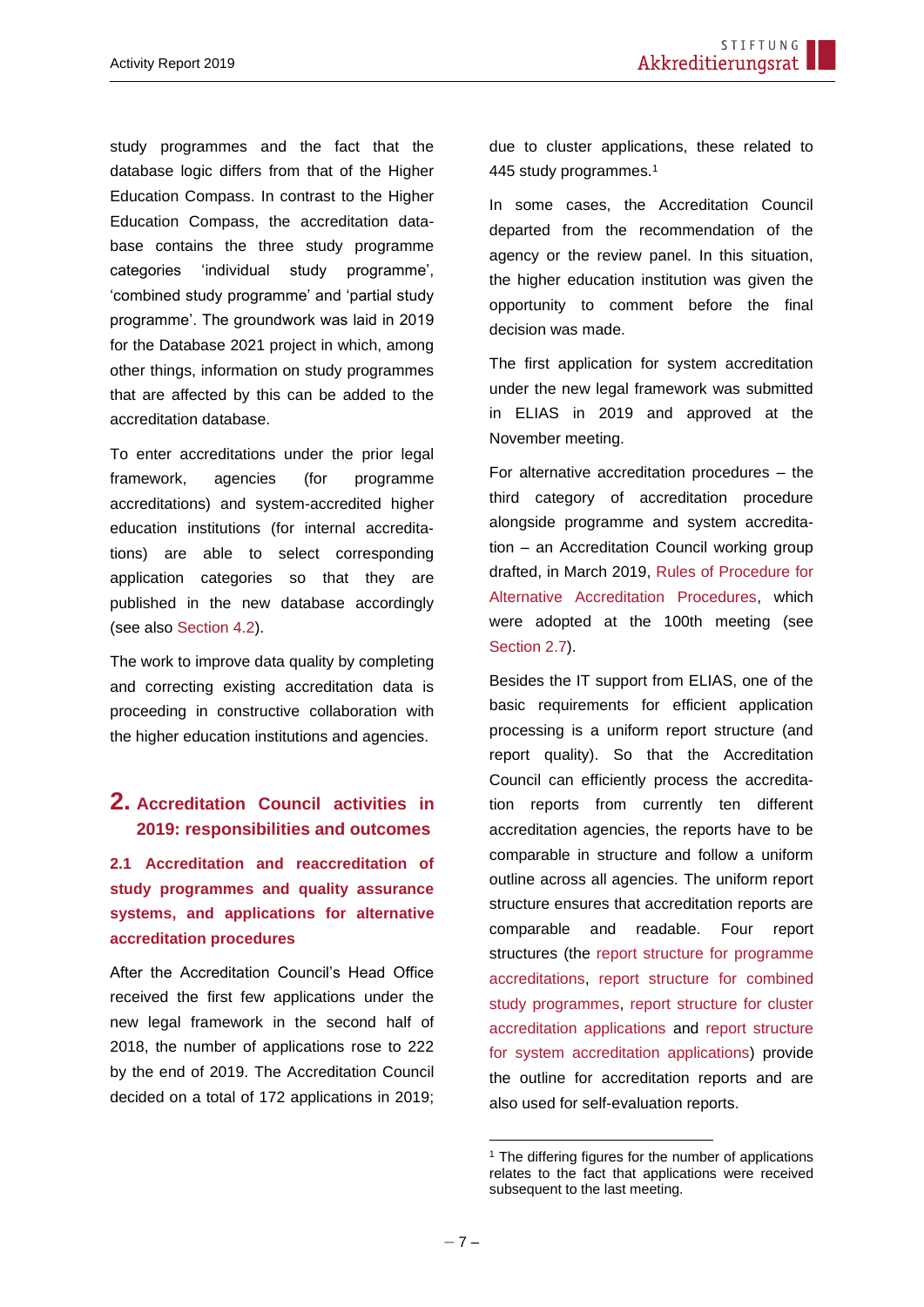A revision of the specified report structures is planned for 2020.

Report quality is an ongoing subject of consultation between the Accreditation Council and agencies and was also a topic at the first joint meeting in early 2019.

#### <span id="page-7-0"></span>**2.2 Applications for extensions and cluster approvals**

In the course of 2019, the Accreditation Council received numerous applications for extensions and cluster approvals, the latter being mostly decided with the aid of members with close ties to the academic subjects involved.

The discussion begun in 2018 regarding the size of review panels in cluster accreditations was continued in 2019. Its outcome was a [►resolution of 21 March 2019](https://www.akkreditierungsrat.de/sites/default/files/downloads/2019/AR_Beschluss_Groesse_der_Gutachtergremien_in_Buendelverfahren_2019-03-21_Drs._AR_35-2019.pdf) on the size of review panels in cluster accreditations. Additionally, the Accreditation Council determined at its 100th meeting that in the event of a subsequent objection regarding the size of the review panel, rather than the entire assessment being invalidated, an opportunity is provided to resolve the matter in a reassessment.

It was already possible to submit applications for extensions and cluster approvals in ELIAS in 2019, although the decision notices were still sent outside of ELIAS. The entire process is planned to be made digital in 2020.

#### **2.3 Authorisation of agencies**

Under the new legal framework, the Accreditation Council authorises accreditation agencies operating in Germany for their activity of conducting accreditations. The basis for formal authorisation is the agency's listing in EQAR (the European Quality Assurance Register for Higher Education). As a condition for authorisation, the Interstate Treaty stipulates that an agency must demonstrate that it is reliably able to exercise the tasks of assessment and of preparation of review reports; for EQAR-listed agencies, there is a rebuttable presumption that this is the case. In 2018, the Accreditation Council authorised all – currently ten – EQARlisted agencies that were accredited as of 31 December 2017 to conduct accreditations under the new legal framework. The Accreditation Council did not authorise any additional agencies for accreditation activities in 2019.

#### **2.4 Accreditation Council resolutions**

The Accreditation Council passed the following key resolutions in the reporting period:

► Code of conduct

To avoid potential conflicts of interest between membership of the Accreditation Council and members' other activities, the Accreditation Council adopted Rules [of conduct for members](http://akkreditierungsrat.de/fileadmin/Seiteninhalte/AR/Beschluesse/Neues_System/AR_Beschluss_Verhaltensregeln_Mitglieder__2019.02.26_Drs_AR_31-2019.pdf)  [of the Accreditation Council](http://akkreditierungsrat.de/fileadmin/Seiteninhalte/AR/Beschluesse/Neues_System/AR_Beschluss_Verhaltensregeln_Mitglieder__2019.02.26_Drs_AR_31-2019.pdf) in 2018; these were extended in 2019 to cover substitute members and permanent guests ([►resolution](https://akkreditierungsrat.de/fileadmin/Seiteninhalte/AR/Beschluesse/Neues_System/AR_Beschluss_Verhaltensregeln_Mitglieder__2019.02.26_Drs_AR_31-2019.pdf)  [of 21 March 2019\)](https://akkreditierungsrat.de/fileadmin/Seiteninhalte/AR/Beschluesse/Neues_System/AR_Beschluss_Verhaltensregeln_Mitglieder__2019.02.26_Drs_AR_31-2019.pdf).

►New mission statement

At its 100th meeting on 4 June 2019, the Accreditation Council adopted a [new mission](https://www.akkreditierungsrat.de/de/stiftung-akkreditierungsrat/leitbild/leitbild)  [statement](https://www.akkreditierungsrat.de/de/stiftung-akkreditierungsrat/leitbild/leitbild) reflecting the altered legal framework and the Council's new primary field of activity. The new mission statement replaced the previous one dating from 2007. It articulates the Accreditation Council's fundamental purpose, its tasks and its approach to quality development in the accreditation of study programmes and higher education institutions' internal QA systems.

#### ► Internal quality management

At its 101st meeting on 17 September 2019, the Accreditation Council adopted the [basic](https://www.akkreditierungsrat.de/de/stiftung-akkreditierungsrat/qualitaetsmanagement/qualitaetsmanagement-der-stiftung)  [principles of an internal quality management](https://www.akkreditierungsrat.de/de/stiftung-akkreditierungsrat/qualitaetsmanagement/qualitaetsmanagement-der-stiftung)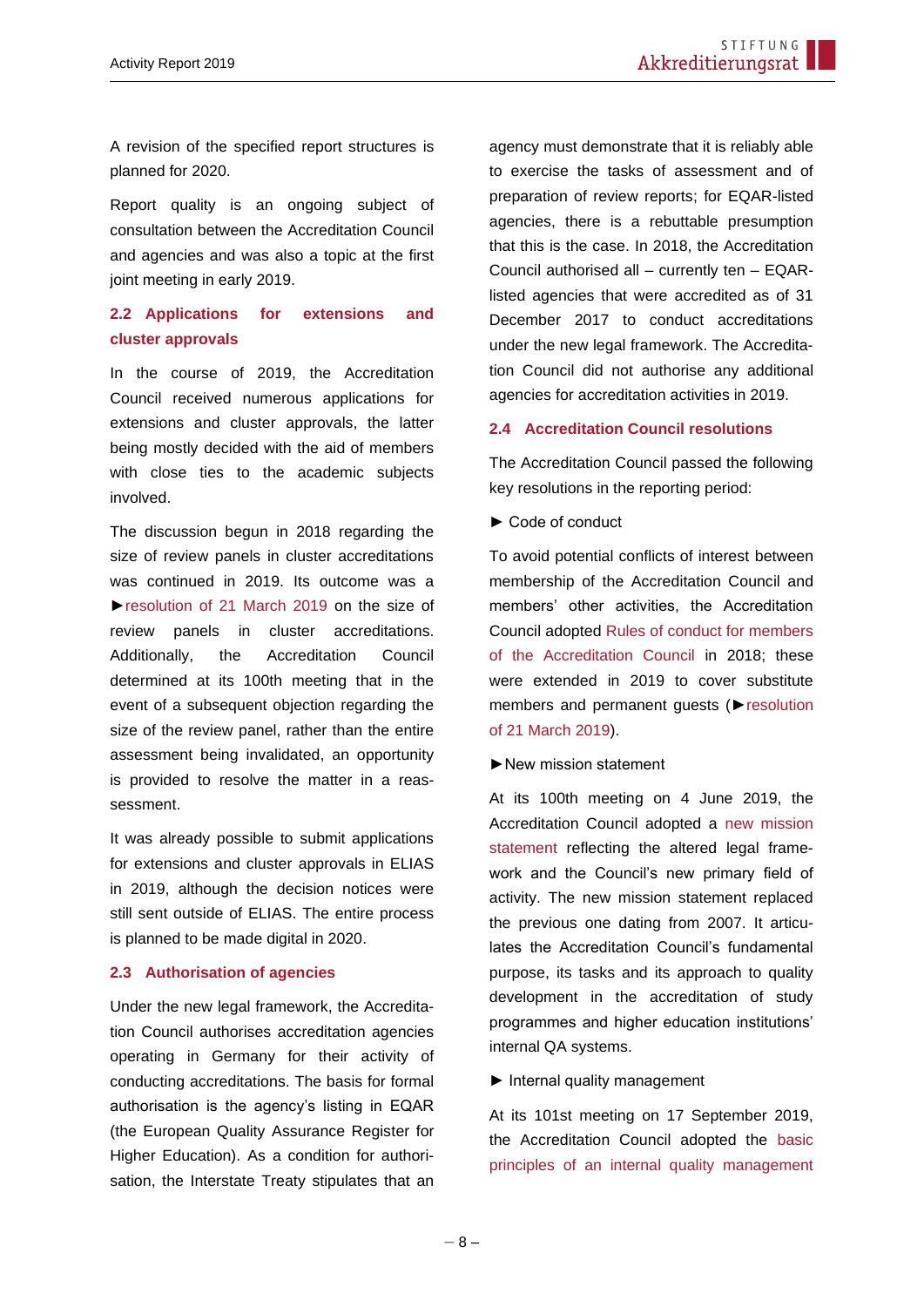[system](https://www.akkreditierungsrat.de/de/stiftung-akkreditierungsrat/qualitaetsmanagement/qualitaetsmanagement-der-stiftung) based on the [mission statement of the](https://www.akkreditierungsrat.de/de/stiftung-akkreditierungsrat/leitbild/leitbild)  [Foundation Accreditation Council](https://www.akkreditierungsrat.de/de/stiftung-akkreditierungsrat/leitbild/leitbild) and on the [European Standards and Guidelines \(ESG\).](https://enqa.eu/indirme/esg/ESG%20in%20German_by%20HRK.pdf)

#### ► Appeals Commission

An integral feature of quality management is an Appeals Commission whose members are external to the Accreditation Council and which was established by the Accreditation Council at its meeting of 17 September 2019 (► [members of the Appeals Commission;](https://www.akkreditierungsrat.de/de/stiftung-akkreditierungsrat/beschwerden/beschwerden) see [Annex 1\)](#page-16-0). The Appeals Commission consults on objections and appeals and submits recommendations for resolutions of the Accreditation Council for final decision.

► Automatic extension of previous accreditation for the duration of the accreditation procedure

If a higher education institution submits an application for accreditation in good time for an accreditation decision to be made before the previous accreditation expires but the accreditation procedure is not completed before that time, then under a November 2019 resolution of the Accreditation Council, it is possible for the previous accreditation to be extended for the duration of the accreditation procedure (► [resolution of 22 November 2019\)](https://www.akkreditierungsrat.de/sites/default/files/downloads/2019/AR_Beschluss_Automatische_Verlaengerung_Akkreditierungsfristen_2019_11_22_Drs.%20AR%20107-2019.pdf). This is to avoid any detriment to students or graduates.

#### <span id="page-8-0"></span>**2.5 Monitoring of accreditations**

Monitoring of accreditations ceased to be among the Accreditation Council's tasks from 2018. Until all new accreditation decisions are made under the new legal framework, the Accreditation Council may however continue to perform ad-hoc monitoring of accreditations under the prior legal framework when there are indications of deficiencies in performance of an accreditation or an incorrect accreditation decision.

The reporting period saw the commencement of one ad-hoc procedure and the completion of one ad-hoc monitoring procedure commenced in 2018.

#### <span id="page-8-1"></span>**2.6 Events**

#### First quality dialogue: academic further education

The Foundation Accreditation Council's first quality dialogue took place in Frankfurt in collaboration with the University of Oldenburg on 16 September 2019, the day before the 101st meeting of the Accreditation Council. The quality dialogue focused on quality standards and quality assurance in academic further education.

Independently of the quality dialogue, Mr Bartz gave an in-depth interview on the topic of [accreditation and academic further education.](https://de.offene-hochschulen.de/themen/interviewgespraech-olaf-bartz)

#### Quality development award

At its 101st meeting, the Accreditation Council decided on further details for the conferment of a quality development award to be conferred for the first time in 2020.

Under the Specimen Decree (section 24 (3) and (4)), "the review report can also name best-practice models for the study programme". In this way, accreditation contributes to quality development and to the discussion of quality issues beyond the level of the individual study programme.

To avoid competition between programme and system accreditation, separate awards will be conferred in these two categories. Candidates may be nominated by the members of the Accreditation Council and of the Board (that is, Head Office by way of the Managing Director). This group of individuals has an overview of all submitted accreditations during the application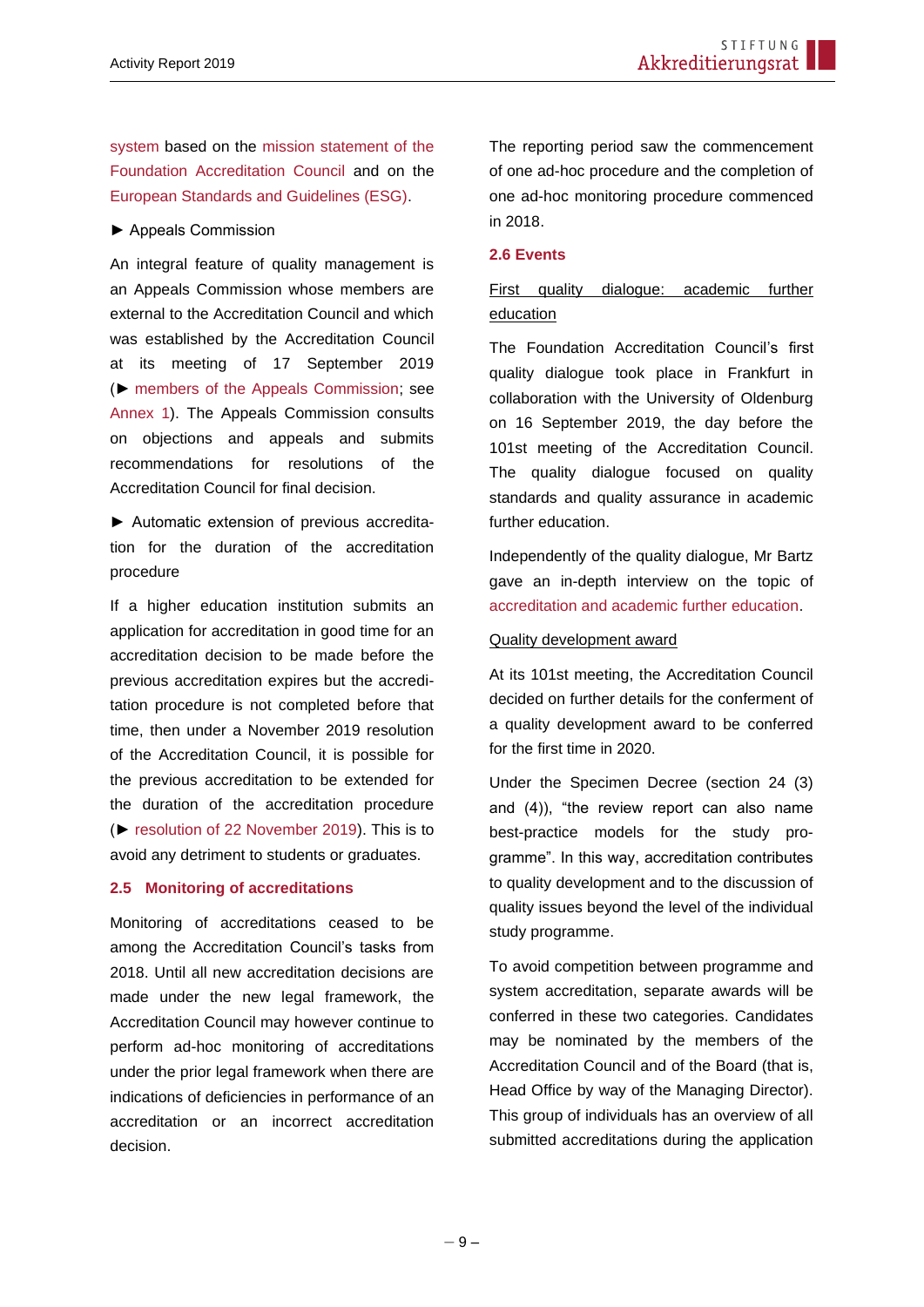period and is best suited to nominate a shortlist.

Conferment of the award will be decided by a jury, which at the latest by the time of the 2021 award is to be composed of members external to the Accreditation Council.

#### <span id="page-9-0"></span>**2.7 Working groups**

#### **► Rules of Procedure Working Group**

Alternative procedures are the third category of accreditation procedures alongside programme and system accreditation and represent a continuation of the experimentation clause under which alternative quality assurance procedures could be tested in the prior accreditation system.

Requirements for alternative accreditation procedures and the mandate to the Accreditation Council to develop rules of procedure for them are laid down in the Specimen Decree.

The Accreditation Council had already resolved to establish a working group to draw up rules of procedure for alternative accreditation procedures at its 98th meeting on 6 December 2018 [\(see Annex 1\)](#page-16-0). The working group met on 18 March 2019 and drafted the rules of procedure, which the Accreditation Council adopted at its 100th meeting ([►Rules](https://www.akkreditierungsrat.de/sites/default/files/downloads/2019/AR_Beschluss_Verfahrensordnung_Alternative_Akkreditierungsverfahren_2019-06-04_Drs._AR_63-2019.pdf)  [of Procedure for Alternative Accreditation](https://www.akkreditierungsrat.de/sites/default/files/downloads/2019/AR_Beschluss_Verfahrensordnung_Alternative_Akkreditierungsverfahren_2019-06-04_Drs._AR_63-2019.pdf)  [Procedures,](https://www.akkreditierungsrat.de/sites/default/files/downloads/2019/AR_Beschluss_Verfahrensordnung_Alternative_Akkreditierungsverfahren_2019-06-04_Drs._AR_63-2019.pdf) resolution of 4 June 2019).

What is accredited in this category of accreditation procedure is the alternative accreditation procedure itself.

#### **► Supporting Committee**

The Supporting Committee established – initially on a trial basis – by the Accreditation Council in its meeting of 17 September 2019 met in Hannover on 21 October 2019 to consult on the matters referred to it: standard periods of study in extra-occupational study programmes; guidance notes versus the imposition of conditions; and supervision ratios, in particular at distance learning higher education institutions. It was decided that the Supporting Committee should continue its activities beyond 2019. (For members of the Supporting Committee, [see Annex 1.](#page-16-0))

#### <span id="page-9-1"></span>**3. International cooperation**

Quality assurance and quality development are key requirements in making the European Higher Education Area (EHEA) a reality. Promoting international cooperation and collaboration therefore continues to be one of the central responsibilities assigned to the Accreditation Council by the states under the new legal framework. The main aim of international cooperation must be to promote mutual understanding of quality assurance systems, develop comparable quality assurance criteria, methodologies and standards, and improve transparency in study programmes to aid mutual recognition of qualifications and thus foster student mobility.

The respective European and international quality assurance networks consequently play an especially important role.

#### **► Networks, conferences and talks**

The Accreditation Council was a member of the European Association for Quality Assurance in Higher Education (ENQA) from 2005 and has been an ENQA affiliate since 2018. It is also a member of the International Network for Quality Assurance Agencies in Higher Education (INQAAHE) and the CHEA International Quality Group (CIQG).

Together with the German Academic Exchange Service (DAAD), the Council is represented in the Working Group on Implementation of the Bologna Follow-Up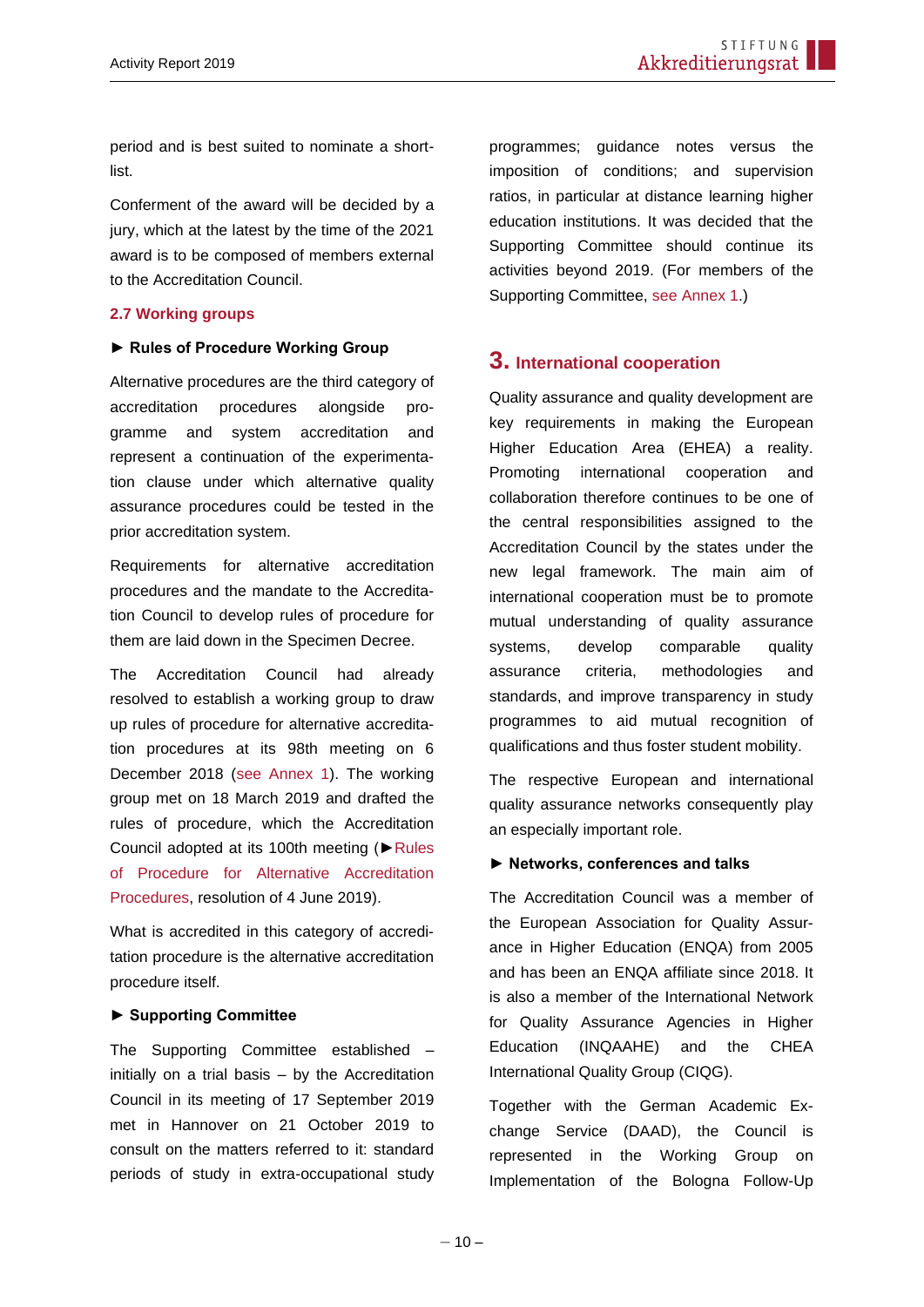Group (BFUG) and regularly participates in international working groups, seminars and conferences. In 2019, these included:

- o The CHEA/CIQG annual conference (Washington, D.C., 29-31 January 2019)
- o The ENQA Members' Forum (Tallinn, 24-26 April 2019)
- o The European Quality Assurance Forum (Berlin, 21-23 November 2019)
- o The ENQA General Assembly (Yerevan, 17-18 October 2019)

The annual meeting of the Quality Audit Network was hosted this year by the Irish accreditation agency QQI and took place in Dublin on 13-14 May 2019. These network meetings serve the purpose of regular exchange between European quality assurance agencies whose procedures are geared to various different aspects of internal quality management in higher education institutions. Matters discussed included a [trends analysis](https://www.aq.ac.at/de/analysen-berichte/dokumente-analysen-berichte/01_Trends_in_Quality_Audits_2018_04_06_2019.pdf?m=1560347916&) compiled by two member organisations, an (abridged) reissue of the 2014 publication Quality Audit in the European Higher Education Area.

On 25-26 May 2019, Mr. Bartz took part in the Volkswagen Foundation conference, Bologna: The Surprising Success of an Educational Vision.

On 7 January 2019, Mr. Grimm, Mr. Bartz and Ms. Mayer-Lantermann visited NVAO, the Dutch-Flemish accreditation organisation. Together with Anne Flierman and Ann Verreth from the NVAO Board and the Managing Directors of the Netherlands and Flanders departments and with the policy advisers for international affairs in the NVAO bureau, they discussed current topics such as the new German accreditation system, the ESG evaluation of the Foundation Accreditation Council planned for 2021 and the recognition of joint degree programmes.

The second meeting of the BFUG Peer Group on Quality Assurance took place in Limassol, Cyprus, from 26-29 May 2019. The Peer Group is one of three groups established by BFUG to support new Bologna states, in particular in implementing the key commitments set out in the Paris Communiqué (quality assurance, recognition, and a threetier degree system). The aim of the meeting was to strengthen contacts with potential cooperation partners.

International cooperation enables the Accreditation Council to share its expertise and learn from the experience gained by its foreign partners.

#### **► ENQA membership**

The Accreditation Council was a full member of the European Association for Quality Assurance in Higher Education (ENQA) from 2005 to 2018; its membership was most recently renewed for five years in 2013. In September 2018, the Foundation switched to affiliate status, as restructuring for the new system – which was in progress at the time – meant that the Foundation was unable to apply in time for renewal of full membership. Following consolidation of the new system, however, the Accreditation Council is now considering reapplying for full membership in ENQA and also applying for a listing in EQAR, the European agency register.

#### **► DEQAR European database project**

To pool all quality assurance results for agencies that feature in the European Quality Assurance Register for Higher Education (EQAR), EQAR has established a European Database of External Quality Assurance Results (DEQAR). This enables a broad range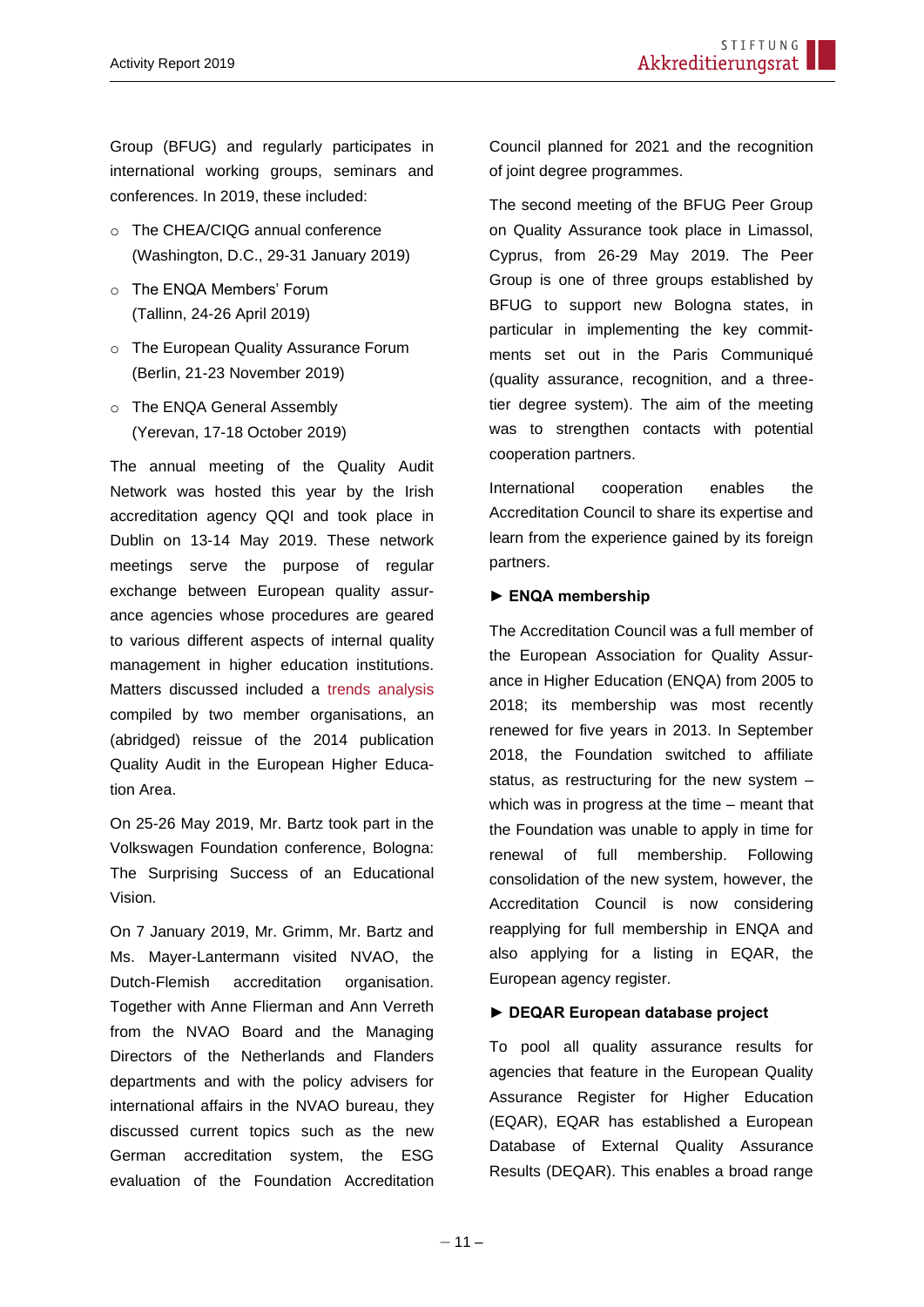of users to easily access quality assurance results on study programmes and institutions assessed according to ESG in the European Higher Education Area.

A temporary export interface was established in 2019 between DEQAR and ELIAS. This allowed the accreditation outcomes for study programmes in ELIAS to be exported via .csv files to DEQAR. The export was carried out on 26 August 2019. The resulting data can be found in the [public DEQAR database.](https://www.eqar.eu/qa-results/search/by-institution/?query=&country=64)

Implementation of DEQAR was completed in November 2019 with a two-day conference in Madrid and an automated web interface between the two databases is currently in preparation.

#### **► EU twinning project: Strengthening Capacities for Quality Assurance and Governance of Qualifications**

A two-year EU twinning project was launched in July 2019 on institutional and human resources development at the Georgian national accreditation agency (NCEQE). The project partners are Germany (with the involvement of the German Academic Exchange Service (DAAD), the Federal Ministry of Education and Research (BMBF) and the Accreditation Council) and Estonia (via EKKA, the Estonian accreditation agency).

The project covers three thematic areas:

- Strengthening quality assurance of education and training in a lifelong learning (LLL) perspective
- Contribution to implementation of the new National Qualifications Framework
- Contribution to an improved model of governance; monitoring and dissemination of NCEQE's outputs

Various workshops are planned for each of the three components over the duration of the project. The workshops are referred to in the project as expert missions and address a range of topics. Two study visits (to Germany and Estonia) are organised for NCEQE staff.

In most cases, one expert is nominated from Germany and one from Estonia for each mission. Mr. Bartz took part in a mission in Tbilisi, Georgia, on 2-6 December 2019.

#### <span id="page-11-0"></span>**4. Information and communication**

During 2019, the Accreditation Council obtained advice on and developed a communication strategy together with agency TRIO Service GmbH. A number of related measures were implemented in 2019 and others will follow in 2020.

#### <span id="page-11-1"></span>**4.1 Presentation, information and consultation**

The Accreditation Council regularly publishes information on its resolutions and all other matters concerning the accreditation system. The Accreditation Council makes accreditation data available in its new [database of accredit](https://antrag.akkreditierungsrat.de/)[ed study programmes](https://antrag.akkreditierungsrat.de/) (see [Section 4.2\)](#page-12-0).

Alongside [press releases](https://www.akkreditierungsrat.de/index.php/de/aktuelles-und-veroeffentlichungen/pressemitteilungen/pressemitteilungen) published via the German Science Information Service (idw), information for the states, higher education institutions, students and agencies is provided on the Foundation's [website.](https://www.akkreditierungsrat.de/) A new, reprogrammed website went online in September 2019.

The website also provides an overview of all published [Accreditation Council resolutions.](https://www.akkreditierungsrat.de/de/stiftung-akkreditierungsrat-akkreditierungsrat/beschluesse/beschluesse) Users can find the resolutions together with related legislation and [information on submit](https://www.akkreditierungsrat.de/de/antragstellung/antragstellung)[ting applications](https://www.akkreditierungsrat.de/de/antragstellung/antragstellung) under the new legal framework. The website also contains information on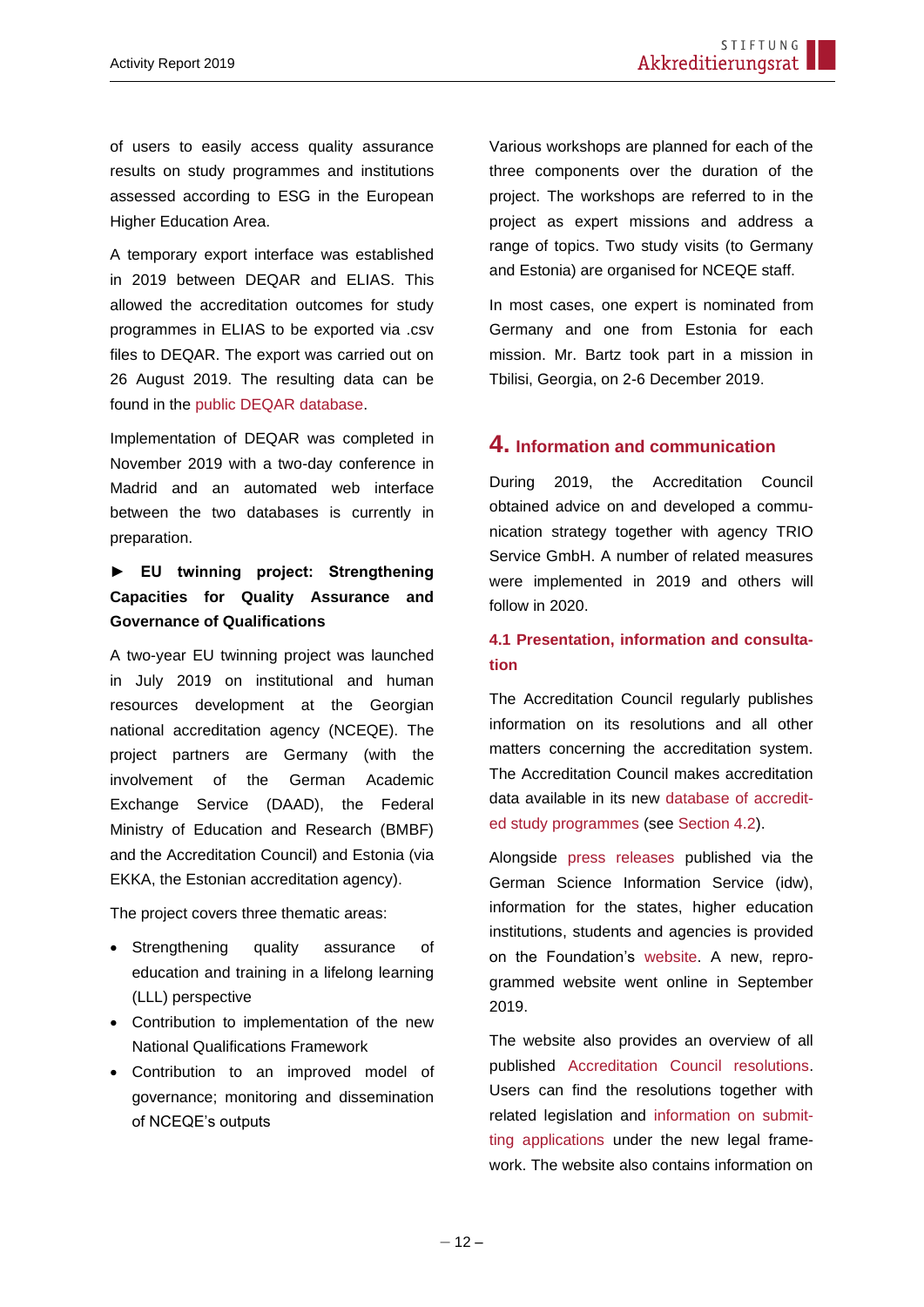the German accreditation system, the members of the Foundation's bodies and committees, and the agencies authorised by the Accreditation Council.

Information on the accreditation system under the prior legal framework remains available at [archiv.akkreditierungsrat.de.](https://archiv.akkreditierungsrat.de/)

The [FAQ \(Frequently Asked Questions\)](https://www.akkreditierungsrat.de/faq) section added in spring 2018 is constantly being added to. It provides answers to frequently asked questions about interpretation of the Interstate Study Accreditation Treaty and the Specimen Decree.

The Accreditation Council has posted current events and developments in its Twitter channel [\(@StiftungAR\)](https://twitter.com/stiftungar) since October 2019. Head Office staff received training for the purpose in a workshop on using Twitter.

Agencies and system-accredited higher education institutions are sent occasional email [announcements](https://www.akkreditierungsrat.de/index.php/de/aktuelles-und-veroeffentlichungen/aktuelles-und-veroeffentlichungen) on matters such as the Electronic Information and Application System (ELIAS).

A revision of the newsletter is planned for 2020.

#### <span id="page-12-0"></span>**4.2 Publication of accreditation data**

From 2018, under the Specimen Decree and Interstate Treaty, the Accreditation Council itself is responsible for publishing accreditation data<sup>2</sup> . The Accreditation Council's own database has been online since 8 January 2019 (see [Section 1.2\)](#page-5-2).

**► [Study programmes:](http://www.hs-kompass2.de/kompass/xml/akkr/maske.html)** Study programmes bearing the Accreditation Council's quality seal have been published in ELIAS since the beginning of 2019. This provides information on accreditation periods, conditions attached to accreditation, the participating peer reviewers and their external review reports, and decisions of the Accreditation Council.

**► [System-accredited higher education](http://www.hs-kompass2.de/kompass/xml/akkr/maske.html)  [institutions:](http://www.hs-kompass2.de/kompass/xml/akkr/maske.html)** Accredited study programmes at system-accredited higher education institutions are also contained in the new ELIAS database. System-accredited higher education institutions are able to make their own entries in the database, which are then (after formal checking) approved by the Accreditation Council Head Office.

A number of (new) required fields help ensure that database entries made by systemaccredited higher education institutions are more uniform. For example, to make allowance for the diversity of the quality assurance systems, system-accredited higher education institutions do not necessarily have to prepare accreditation reports on the basis of the report structure specified by the Accreditation Council (see the ► [resolution of 2018](https://www.akkreditierungsrat.de/sites/default/files/downloads/2019/AR_Beschluss_Berichtspflichten%20f%C3%BCr%20systemakkreditierte%20Hochschulen_2018-09-24_Drs.%20AR%20108-2018.pdf) on the [reporting](https://www.akkreditierungsrat.de/sites/default/files/downloads/2019/AR_Beschluss_Berichtspflichten%20f%C3%BCr%20systemakkreditierte%20Hochschulen_2018-09-24_Drs.%20AR%20108-2018.pdf)  [obligations of system-accredited higher](https://www.akkreditierungsrat.de/sites/default/files/downloads/2019/AR_Beschluss_Berichtspflichten%20f%C3%BCr%20systemakkreditierte%20Hochschulen_2018-09-24_Drs.%20AR%20108-2018.pdf)  education [institutions\)](https://www.akkreditierungsrat.de/sites/default/files/downloads/2019/AR_Beschluss_Berichtspflichten%20f%C3%BCr%20systemakkreditierte%20Hochschulen_2018-09-24_Drs.%20AR%20108-2018.pdf). That reports from system-accredited higher education institutions have to be published is stipulated in section 29 of the Specimen Decree. In 2019, the Accreditation Council formulated a set of guidelines on quality reports by systemaccredited higher education institutions (► [resolution of 17 September 2019\)](https://www.akkreditierungsrat.de/sites/default/files/downloads/2019/AR_Beschluss_Hinweise%20f%C3%BCr%20Qualit%C3%A4tsberichte%20systemakkreditierter%20Hochschulen_2019-09-17_Drs.%20AR%2085-2019.pdf). These cite the central elements of such reports as evidence, plausibility and transparency.

**► [Agencies:](http://www.akkreditierungsrat.de/index.php?id=agenturen&L=1htt......Fadmin.php%3Fvwar_root%3D%20%2Fvwar%2Fconvert%2Fmvcw.php%3Fstep%3D1)** All agencies that are entitled to carry out accreditations following authorisation by the Accreditation Council are listed on the [Accreditation Council website.](https://www.akkreditierungsrat.de/de/akkreditierungssystem/agenturen/agenturen)

<sup>2</sup> Article 3 (6) of the Interstate Treaty and section 18 (4) sentence 2 and section 29 of the Specimen Decree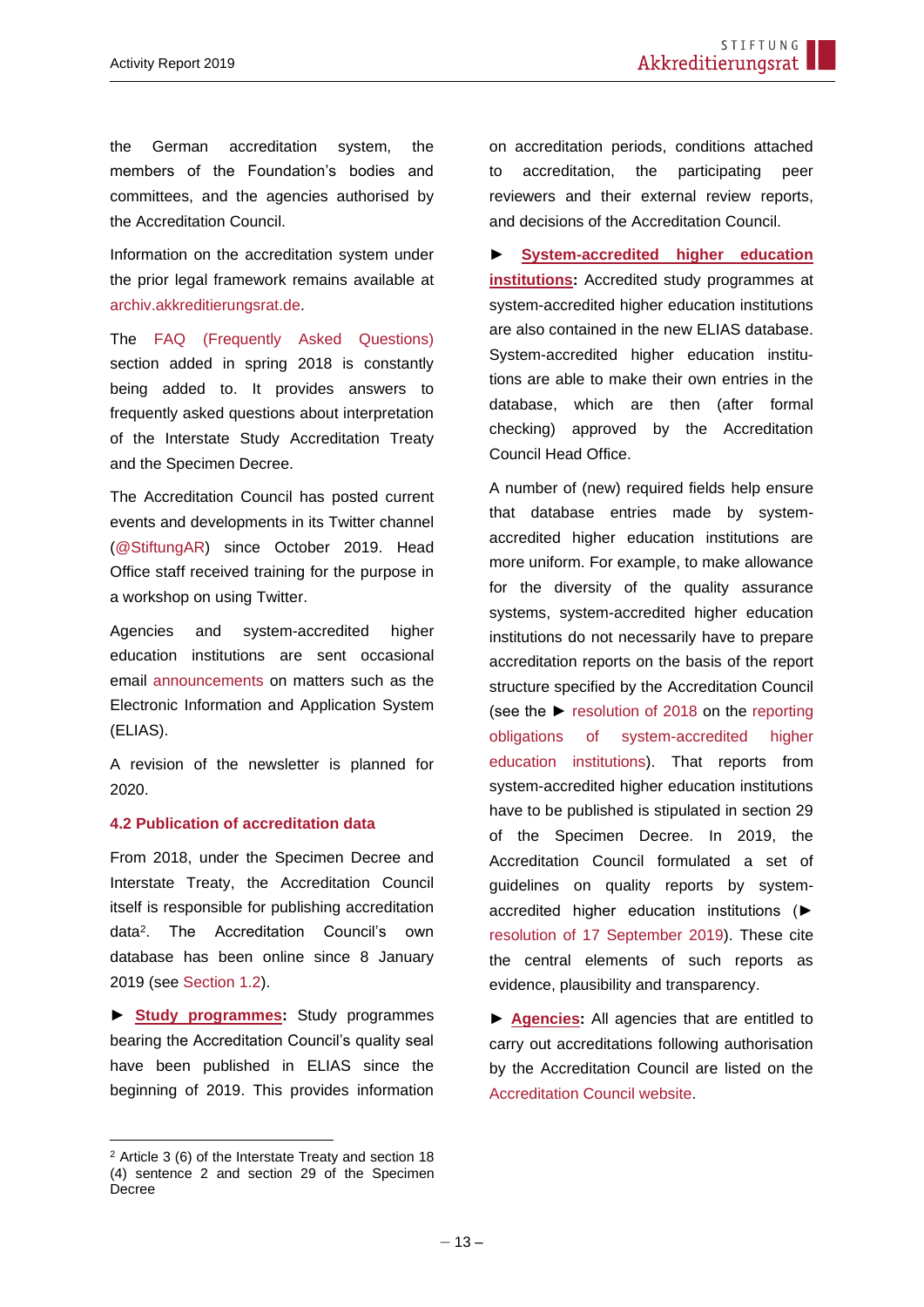#### <span id="page-13-0"></span>**4.3 Communication with agencies**

Constructive cooperation in a spirit of partnership between the Accreditation Council and accreditation agencies is one of the fundamental requirements for an effective accreditation system in Germany, more than ever under the new legal framework.

Agency participation in Accreditation Council working groups and having a representative of the agencies as a member of the Accreditation Council in an advisory capacity have proven effective in ensuring reliable exchange of information between the parties involved.

The (regular) annual exchange with agency representatives took place for the first time in February 2019 and will henceforth be repeated at the first meeting each year. This year, the Accreditation Council and agencies debated the principles of their future working relationship and jointly consulted on the (ideal) timescale of accreditation procedures. Agencies also reported on their (initial) experiences with the new accreditation system.

Agencies have previously been informed of new or amended Accreditation Council resolutions in letters from the Chairperson communicating the conclusions. They are informed about changes in the FAQ – some of which directly affect them - via Twitter (see [Section 4.1\)](#page-11-1).

For communication over the rest of the year, it has proved helpful for the Chairperson or individual members of Head Office staff to be occasionally invited to agency meetings in order to exchange views there on specific topics relating to the new legal framework. On several occasions, these discussions have served the purpose of gaining input from agencies' own experiences, among other things with a view to the Accreditation

Council's new database or to exchange views on the composition of accreditation reports and how agencies approach them. Bilateral talks were additionally held with individual agencies on several occasions in the course of 2019.

#### <span id="page-13-1"></span>**4.4 Statistical data**

At the end of December 2019, a total of 6,354 Bachelor's and 6,138 Master's study programmes offered by state or state-approved higher education institutions in Germany carried the Accreditation Council quality seal.

These figures are based on the data contained in the Accreditation Council database.

In accordance with the requirements under the new legal framework:

- Accreditation outcomes in programme and system accreditation are published in the database by the Accreditation Council once decided;
- Accreditation outcomes for study programmes conferred the Accreditation Council seal by (partially) systemaccredited higher education institutions are entered in the database by the higher education institutions concerned;
- Accreditation outcomes for study programmes accredited under the prior legal framework are entered in the database by the agencies.

A total of 93 state or state-approved higher education institutions had also completed (partial) system accreditation. This represents about 20% of Germany's higher education institutions.<sup>3</sup> A number of higher education

<sup>3</sup> Based on 460 higher education institutions listed in ELIAS: schools of cooperative education, universities of applied sciences, colleges of art and music, music academies, police academies, mainstream universities, tertiary administrative colleges and other higher education institutions in a category of their own.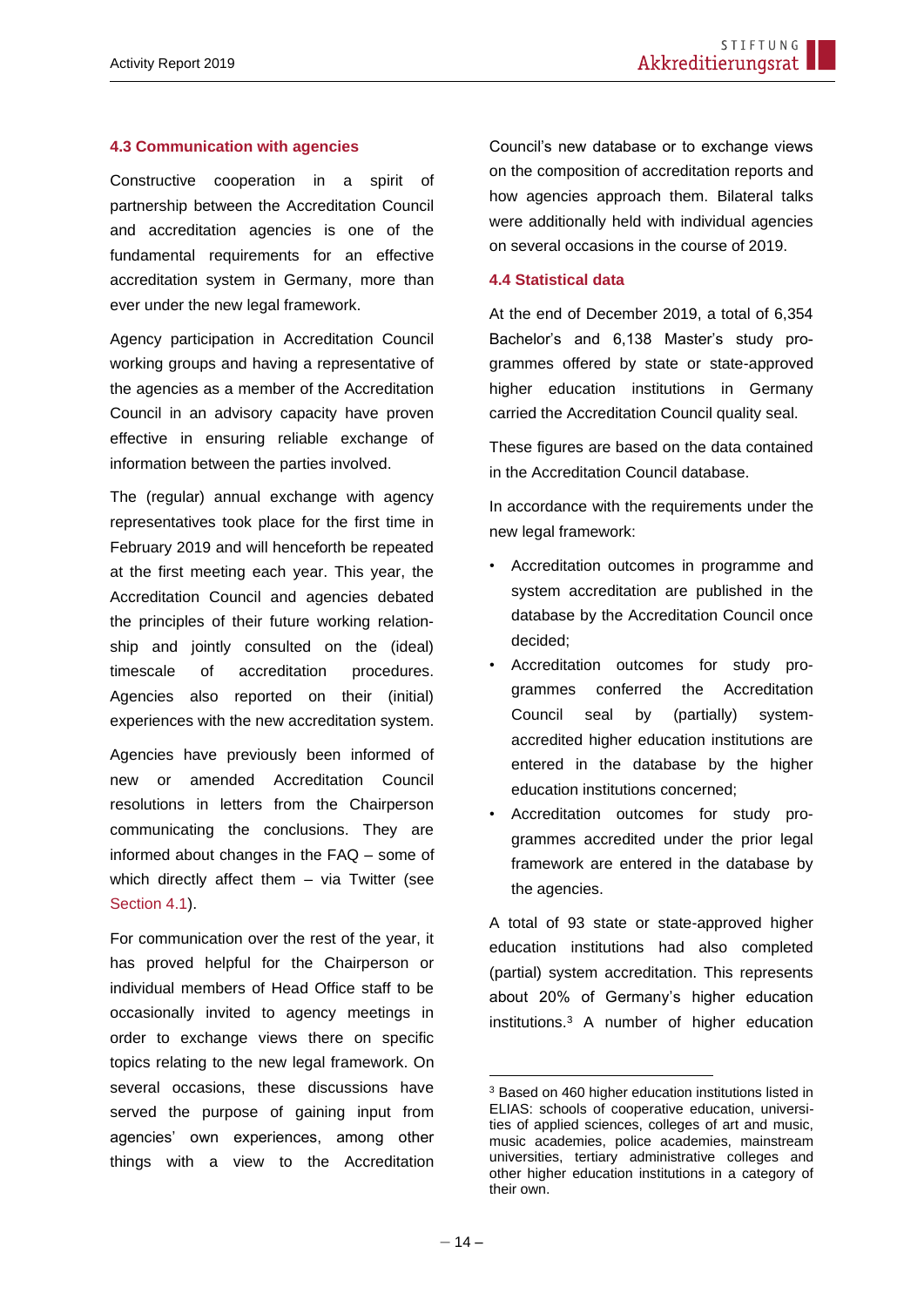institutions are in the process of becoming system-accredited; how many is not known to the Accreditation Council as this no longer has to be reported under the new framework. One higher education institution already submitted an application for system accreditation under the new legal framework to the Accreditation Council in 2019 (see [Section 2.1\)](#page-6-1).

#### <span id="page-14-0"></span>**5. Resources**

#### <span id="page-14-1"></span>**5.1 Finances**

In accordance with section 4 (1) of the Act Establishing the Accreditation Council (Accreditation Council Act), funding of the Accreditation Council is a shared responsibility of the 16 German states. Under section 4 (4), the Foundation may charge fees, as specified in its fee schedule, in order to cover its administrative expenses; it implemented this in the [fee schedule](http://www.akkreditierungsrat.de/fileadmin/Seiteninhalte/AR/Beschluesse/Neues_System/Gebuehrenordnung/Gebuehrenordnung_Stiftung_Akkreditierungsrat_mit_Begruendung.pdf) adopted on 11 July 2018. This provides for an annual basic fee tiered according to size of higher education institution and procedure fees for each accreditation decision. The basic fee is paid by each higher education institution that has at least one currently accredited study programme (including Bachelor's programmes at schools of cooperative education). The amount of the basic fee and all remaining fees are listed in the ► [fee schedule.](http://akkreditierungsrat.de/fileadmin/Seiteninhalte/AR/Beschluesse/Neues_System/Gebuehrenordnung/Gebuehrenordnung_Stiftung_Akkreditierungsrat_mit_Begruendung.pdf)

For fiscal year 2019, the German Finance Ministers' Conference (FMK) set the annual amount of states-provided funding for the Accreditation Council at €969,000. In accordance with the recommendations of the Budget Commission (written conclusions dated 22 August 2018), the Ministers of Finance approved the draft supplement to the Foundation's 2019 business plan.

This figure includes funding for collectively agreed pay increases, an increase in staffing by 5.5 full-time equivalents for 2019, the cost contribution of approximately €12,000 that the German Rectors' Conference (HRK) has received since 2016 for linking the database of accredited study programmes to the Higher Education Compass, and in particular the cost of continuing to develop the ELIAS Electronic Information and Application System.

The Foundation's 2019 annual financial statements show income in the amount of €1,368,514.71 (states allocations, revenue from fees and revenue from third parties) and total expenditure of €1,368,449.91. This leaves a remainder in the amount of €64.80.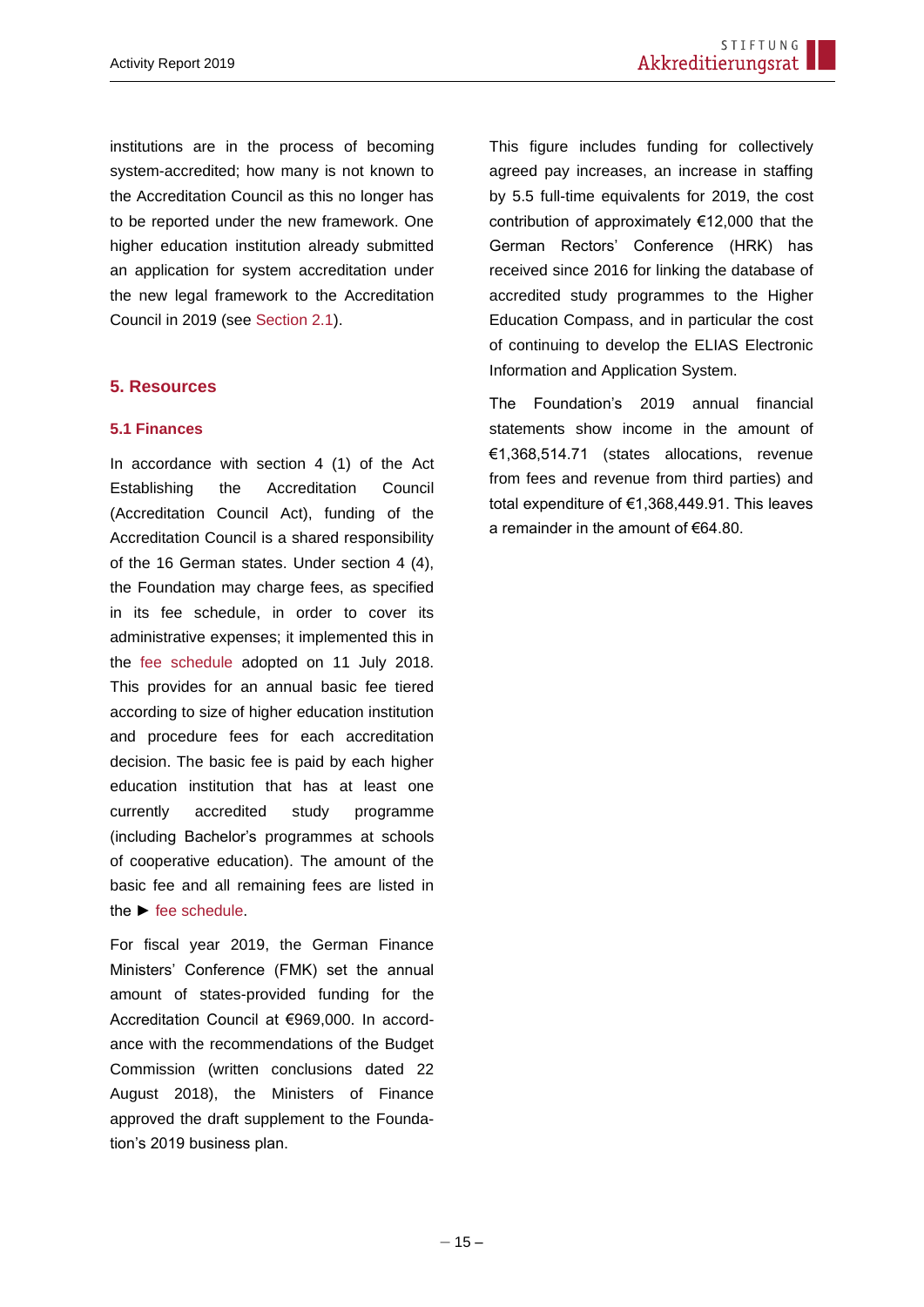#### <span id="page-15-0"></span>**5.2 Human, spatial and material resources**

In line with the official staffing plan, the human resources at the Foundation's Head Office comprise a managing director (full-time), nine programme managers (8.0 full-time equivalents), two administrative assistants (1.75 fulltime-equivalents) and a secretary (full-time). The Foundation also employs a student assistant and from December 2019 an academic assistant, in each case for 20 hours per month. Employees are remunerated in accordance with framework collective wage agreement for civil service employees in the states (Tarifvertrag für den Öffentlichen Dienst der Länder (TV-L)). The programme managers recruited at the end of 2018, the administrative assistant and the secretary commenced their employment on 1 February and 1 April 2019 respectively.

At its Head Office located at Adenauerallee 73, Bonn, the Accreditation Council has rented office space comprising 12 separate offices, since January 2019 on three storeys, with a total of 17 work spaces and a meeting room, and total floor space measuring approximately 360 sqm.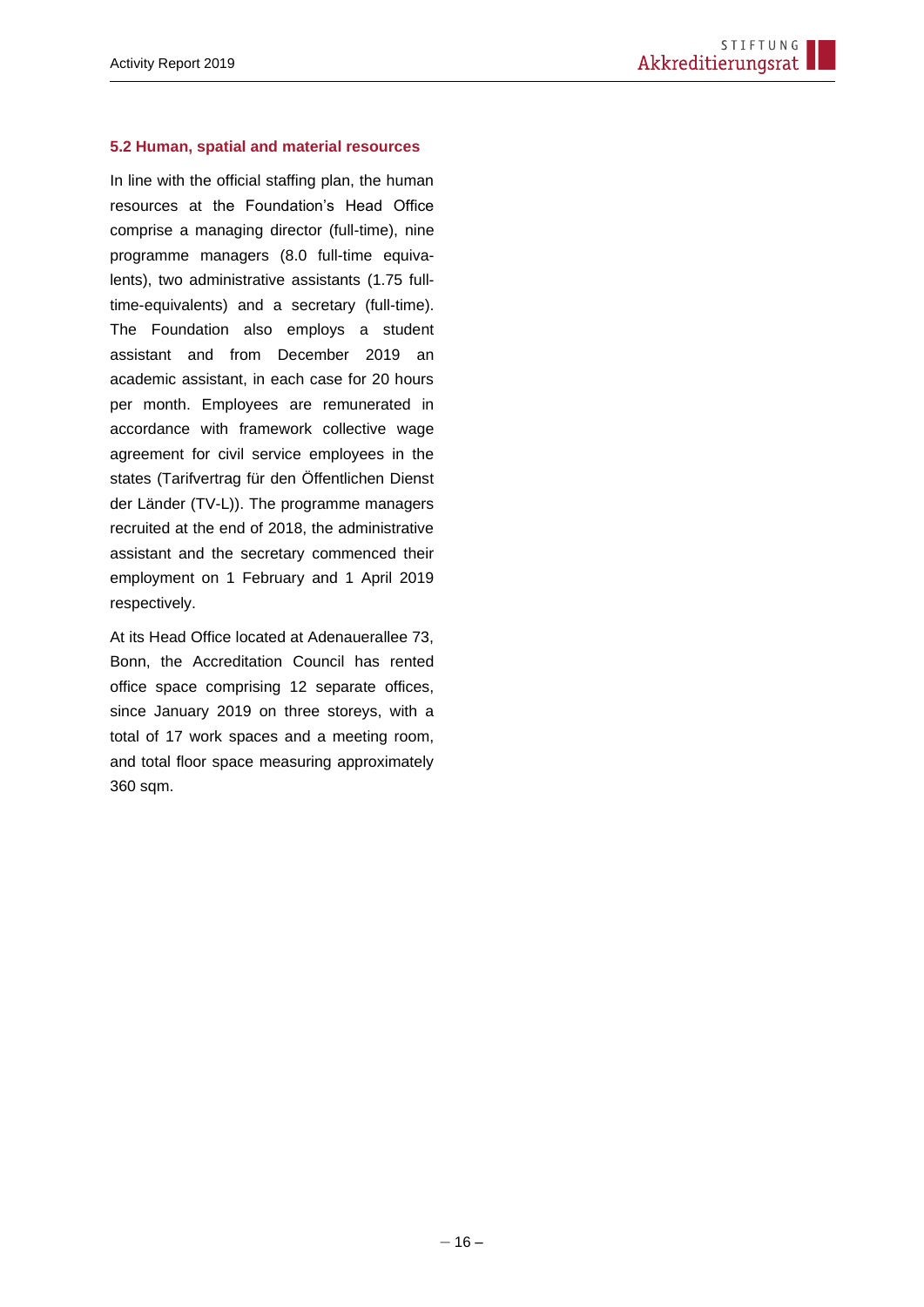#### <span id="page-16-0"></span>**Annexes**

- Annex 1: Members of Foundation bodies and committees
- Annex 2: Dates of meetings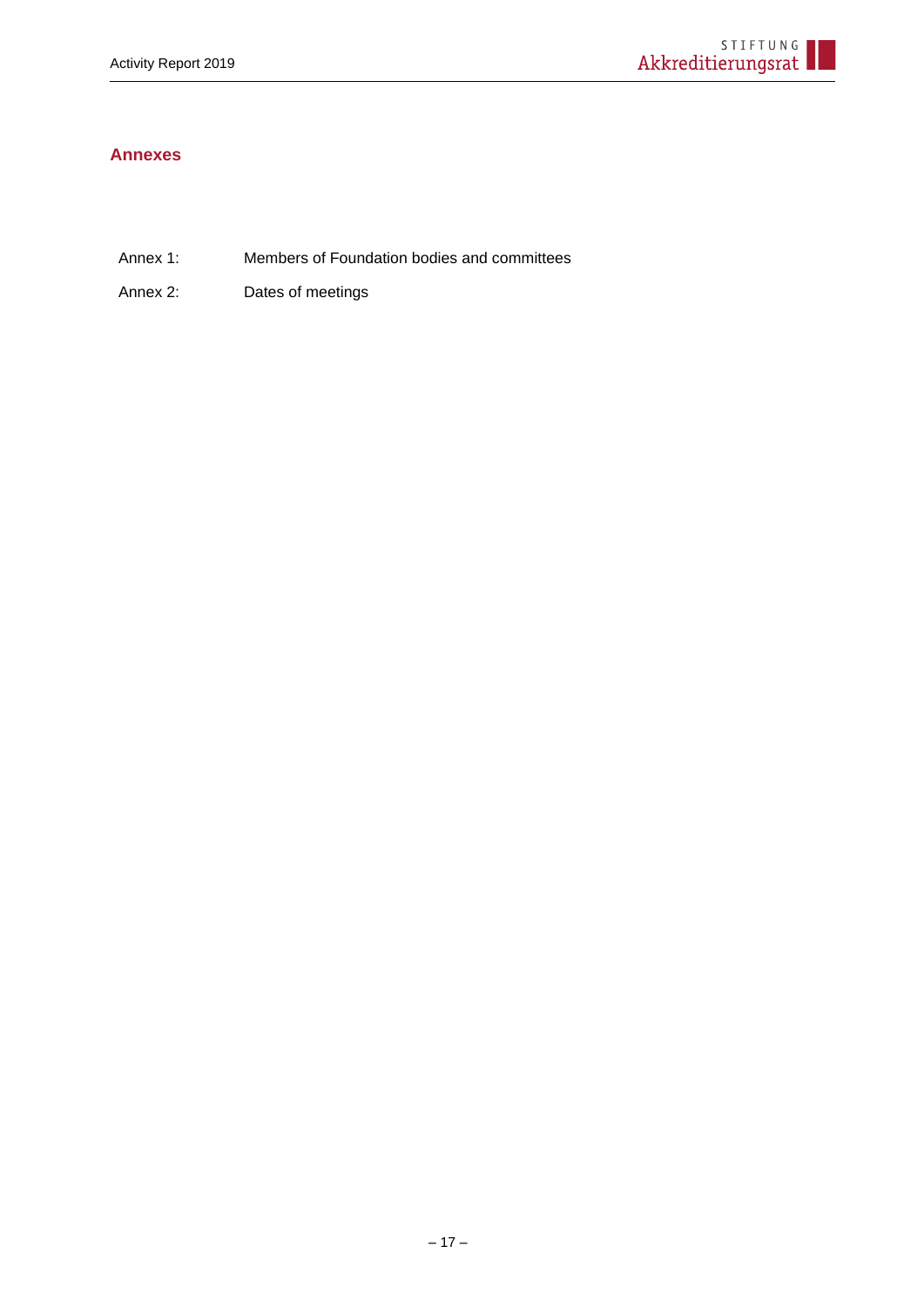#### **Members of Foundation bodies and committees**

**► Members of the Accreditation Council**

*Chairperson (from 20 February 2018)*

Professor Dr. Reinhold R. **Grimm** 

#### *Deputy Chairperson (from 20 February 2018)*

Professor Dr. Holger **Burckhart**, University of Siegen

#### *Professors*

Prof. Dr.-Ing. Hans-Joachim **Bargstädt,** Bauhaus University Weimar

Prof. Dr.-Ing. Stefan **Bartels**, Lübeck University of Applied Sciences

Prof. Dr. Heike **Faßbender,** Braunschweig University of Technology

- Prof. Dr. Reinhold **Grimm**
- Prof. Dr. Petra **Gromann**, Fulda University of Applied Sciences
- Prof. Dr. Hans-Joachim **Roth**, University of Cologne
- Prof. Dr. Burkhard **Schmager**, Jena University of Applied Sciences
- Prof. Dr. Martin **Ullrich**, Nuremberg University of Music

#### *German Rectors' Conference representatives*

Professor Dr. Holger **Burckhart**, University of Siegen

#### *states representatives*

Jürgen **Gerber**, *Ministerialdirigent*, Baden-Württemberg Ministry of Science, Research and Art (to 19 September 2019)

Daniel **Köfer**, *Leitender Ministerialrat*, Hesse Ministry of Science and Art

Dr. Michael **Lehmann**, Saxony-Anhalt Ministry of Economy, Science and Digitalisation

Ralf **Thönnissen**, *Ministerialdirigent*, North Rhine-Westphalia Ministry of Culture and Science

Markus **Wiedemann**, *Ministerialdirigent*, Baden-Württemberg Ministry of Science, Research and Art (from 19 September 2019)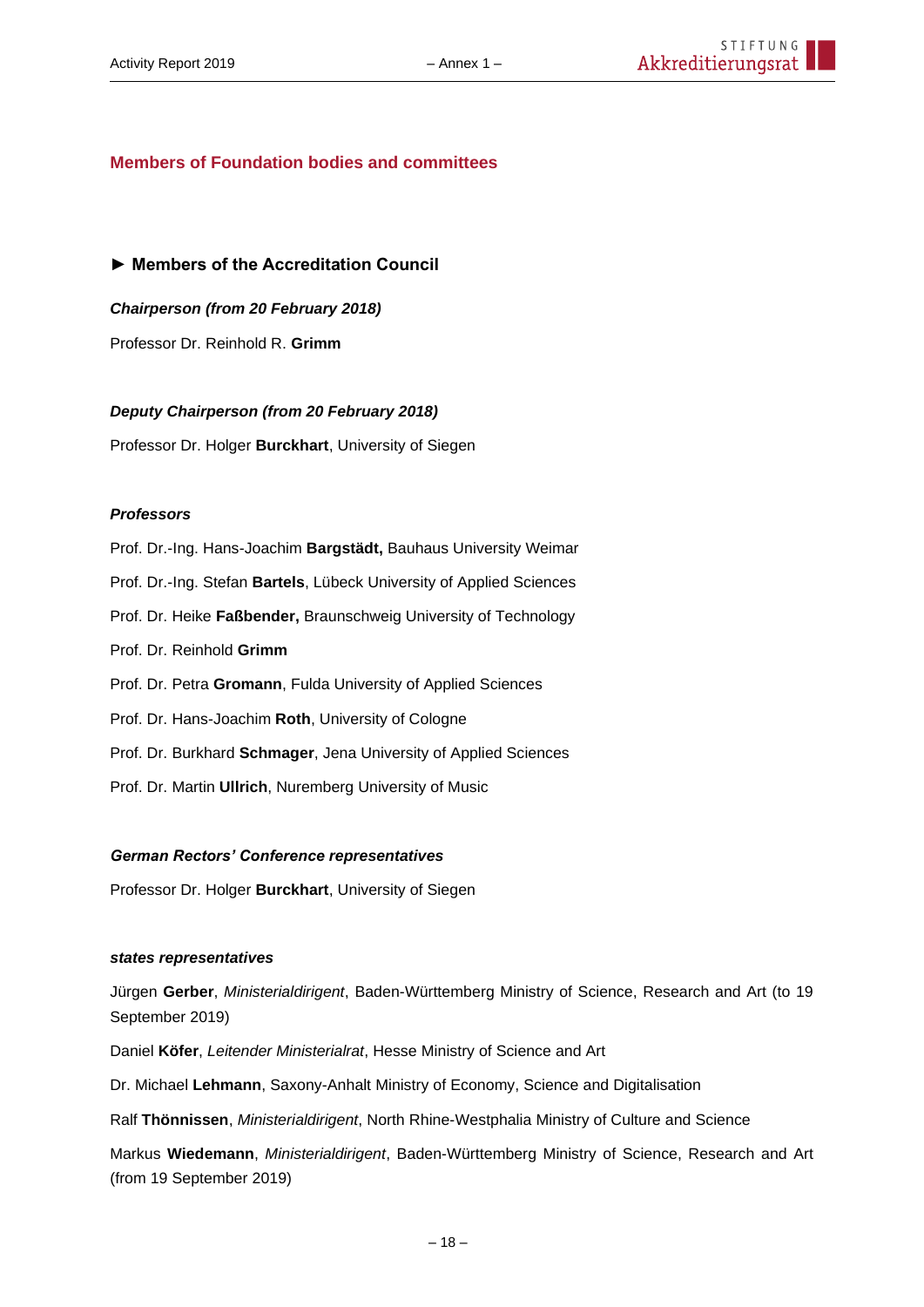#### *Representatives of professional practice*

Dr. h.c. Josef **Beutelmann**, Chairman of the Supervisory Board of Barmenia Versicherungen Rolf **Fischer**, *Senatsdirigent*, Berlin Senate Department for the Interior and Sports (from 16 May 2019) Dr. Christina **Gommlich**, Senior Manager Economic, Trade & Social Policy Corporate Communications & Government Relations, BASF SE

Dr. Andreas **Keller**, Vice-President, German Trade Union for Education and Research (GEW)

Dr. Hans Jürgen **Urban**, Executive Board, Metal Workers' Trade Union (IG Metall)

Jörg **Wollny**, Brandenburg Ministry of the Interior and for Municipal Affairs (to 16 May 2019)

#### *Students*

Daniel **Irmer**, Technische Universität Bergakademie Freiberg (from 18 October 2019) Franziska **Raudonat**, University of Kaiserslautern (to 18 October 2019) Tillman **Schade**, CAU Kiel (to 1 February 2019) Jasmin **Usainov**, Technische Universität Dresden (from 1 February 2019)

#### *International representatives*

Prof. Dr. Tilmann **Märk,** University of Innsbruck Prof. Dr. Martine **Rahier**, Rector of the University of Neuchâtel

#### *Agency representatives (in advisory capacity)*

Professor Dr. Reinhard **Zintl**, Otto-Friedrich University Bamberg (emer.)

#### **► Substitute members of the Accreditation Council**

#### *Substitute members: professors (from 7 February 2019)*

Prof. Dr. Christine **Bescherer**, Ludwigsburg University of Education

Prof. Dr. Peter **Buttner**, Munich University of Applied Sciences

Prof. Dr.-Ing. Joaquin **Díaz**, University of Applied Sciences Mittelhessen

Prof. Dr. Birgit **Friedl**, Christian Albrecht University Kiel

Prof. Dr. Carmen **Leicht-Scholten**, RWTH Aachen University

Prof. Dr. Oscar **Loureda Lamas**, Heidelberg University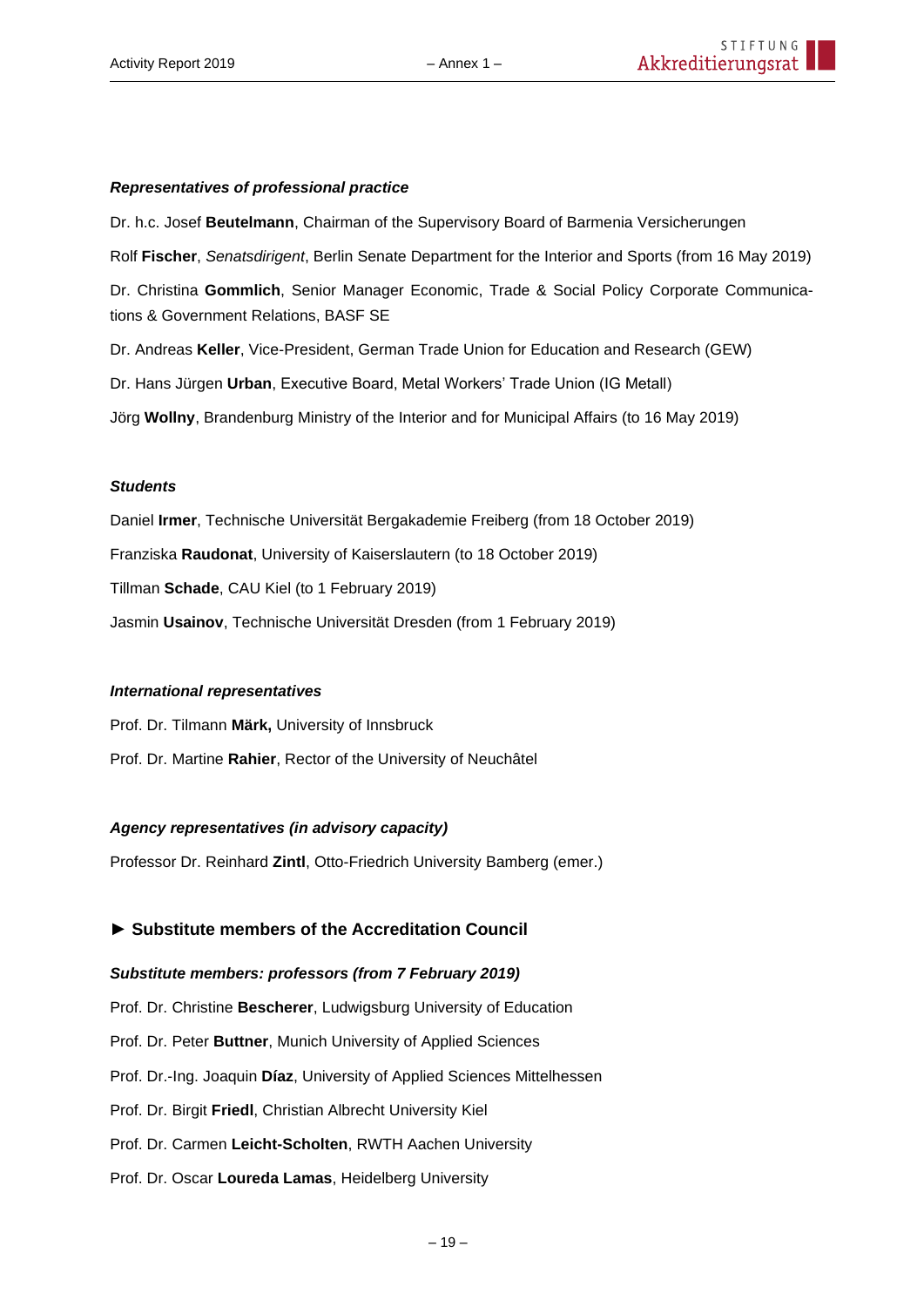Prof. Dr. Oliver **Müller**, University of Applied Sciences Kaiserslautern Prof. Dr. Rolf **Sachsse**, Hochschule der Bildenden Künste Saar

#### *Substitute members: states representatives (from 13 December 2019)*

Dr. Jana **Blasius**, *Regierungsdirektorin*, Baden-Württemberg Ministry of Science, Research and Art Natascha **Lohöfer**, *Regierungsoberrätin*, Hesse Ministry of Science and Art Dr. Michael **Ficker**, *Regierungsrat*, North Rhine-Westphalia Ministry of Culture and Science

#### *Substitute members: representatives of professional practice (from 11 July 2019)*

Stefani **Sonntag**, German Trade Union for Education and Research (GEW) Timo **Gayer**, IG Metall

#### **► Accreditation Council permanent guests (from 7 February 2019)**

Prof. Dr. Andreas **Musil**, University of Potsdam University Professor Dr. Uwe **Schmidt**, Johannes Gutenberg University Mainz Prof. Dr. Marcelo **da Veiga**, Alanus University of Applied Sciences

#### **► Members of the Foundation Council**

#### *Chairperson*

Dr. Eva **Gümbel**, *Staatsrätin*, Hamburg Ministry of Science and Research

#### *Deputy Chairperson*

Dr. Jens-Peter **Gaul,** Secretary-General, German Rectors' Conference

#### *states representatives*

Susanne **Bowen**, State Secretary, Mecklenburg-Western Pomerania Ministry of Education, Science and Culture (from 10 October 2019)

Dr. Eva **Gümbel**, State Counsellor, Hamburg Ministry of Science and Research

Professor Dr. Ulrike **Gutheil**, State Secretary, Brandenburg Ministry of Science, Research and Culture

Dr. Oliver **Grundei**, State Secretary, Schleswig-Holstein Ministry of Education, Science and Culture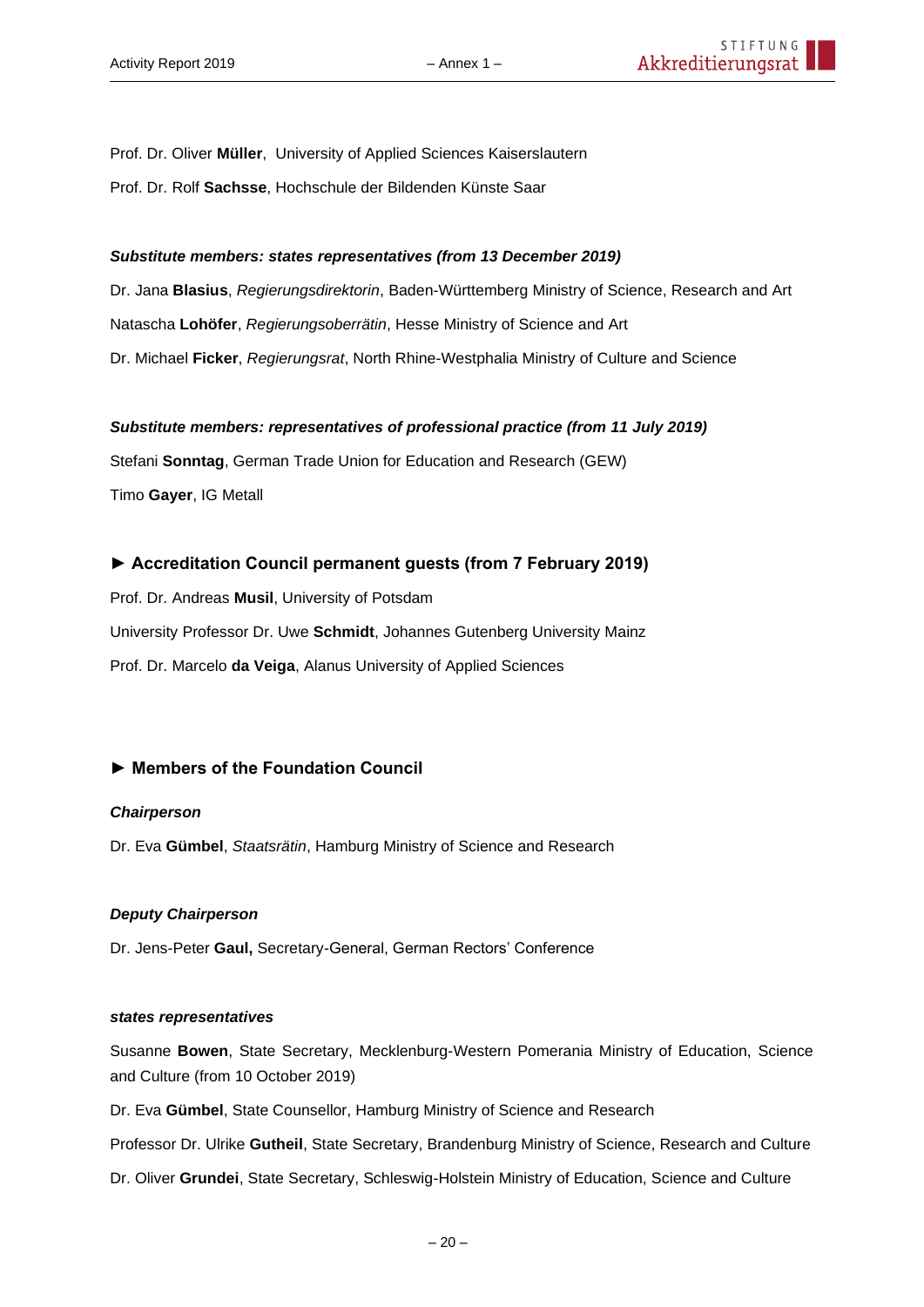Dr. Rolf-Dieter **Jungk**, *Amtschef Ministerialdirektor*, Bavarian State Ministry for Education, Culture, Science and Arts (from 25 March 2019)

Dr. Peter **Müller**, *Ministerialdirektor*, Bavarian Ministry of Science, Research and Art (to 25 March 2019)

Sebastian **Schröder**, State Secretary, Mecklenburg-Western Pomerania Ministry of Education, Science and Culture (to 10 October 2019)

Annette **Storsberg**, State Secretary, North Rhine-Westphalia Ministry of Culture and Science

#### *Higher education institution representatives*

Prof. Dr. Peter-André **Alt**, President of the German Rectors' Conference (from 11 October 2018)

Dr. Jens-Peter **Gaul**, Secretary-General of the German Rectors' Conference

Professor Dr. Horst **Hippler**, President of the German Rectors' Conference (to 11 October 2018)

Professor Dr. Karim **Khakzar**, President of Fulda University of Applied Sciences

Professor Dr. Ulrich **Radtke**, Rector of the University of Duisburg-Essen

Prof. Dr. Johanna Eleonore **Weber**, Rector of the University Greifswald

#### **► Members of the Board**

#### *Chairperson*

Professor Dr. Reinhold R. **Grimm**

#### *Members*

Dr. Olaf **Bartz**, Managing Director of the Foundation Accreditation Council

Professor Dr. Holger **Burckhart**, University of Siegen

Professor Dr. Reinhold R. **Grimm**

#### **► Appeals Commission**

The Accreditation Council appointed the members of the Appeals Commission in 2019:

Prof. Dr. Ute von Lojewski, Münster University of Applied Sciences (professorial member)

Liv Teresa Muth, University of Gent (student member)

Dr. Anke Rigbers, evalag (agency representative) (stand-in in the event of conflict of interest: Prof. Dr. Kerstin Fink, FIBAA)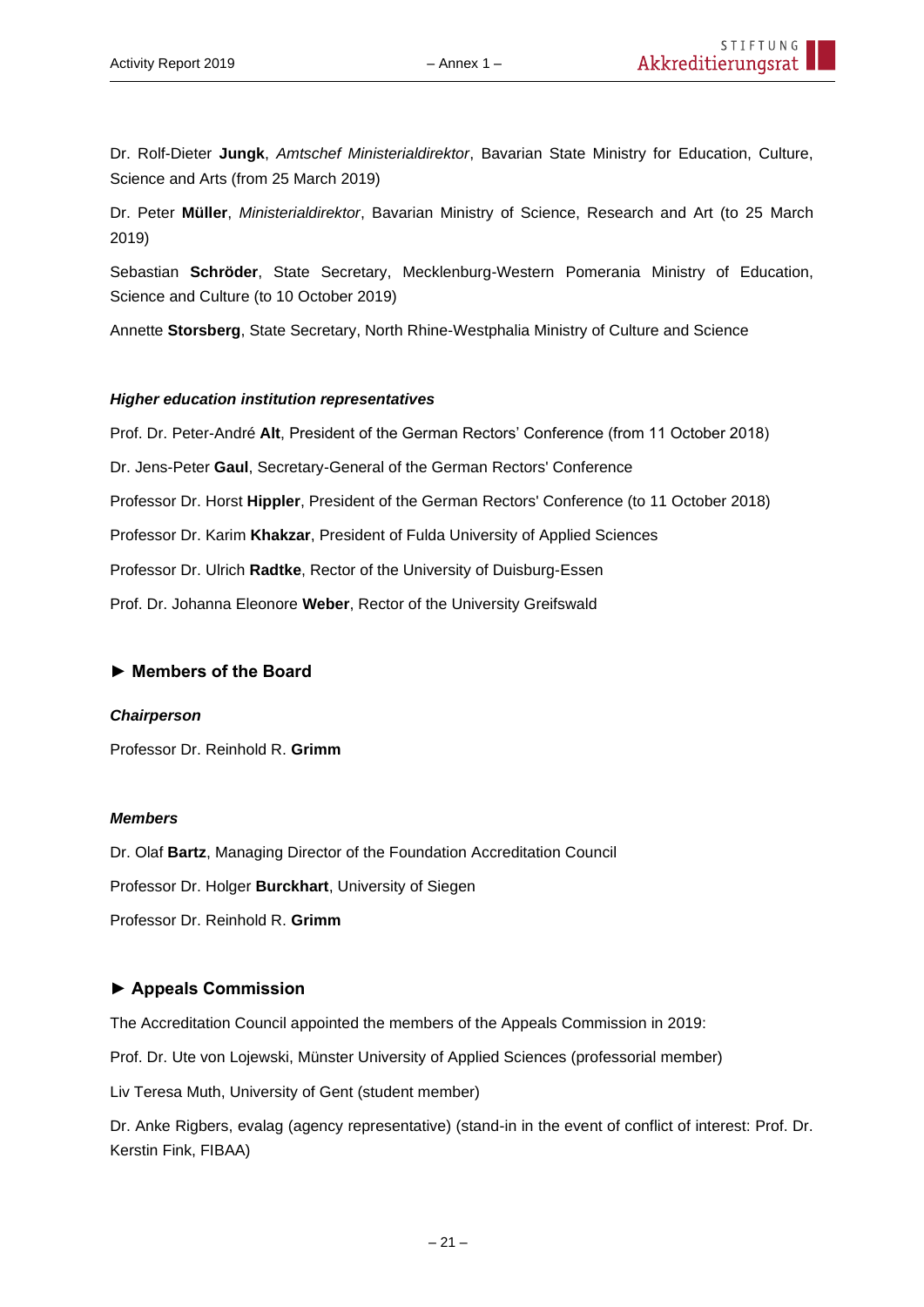#### **► Report Structure Working Group**

Prof. Dr.-Ing. Stefan **Bartels**, Lübeck University of Applied Sciences

Prof. Dr. Kerstin **Fink**, FIBAA Prof. Dr. Reinhold **Grimm** Prof. Dr. Petra **Gromann**, Fulda University of Applied Sciences Jürgen **Gerber**, *Ministerialdirigent*, Baden-Württemberg Ministry of Science, Research and Art (to 19 September 2019) Franziska **Raudonat**, University of Kaiserslautern (to 18 October 2019) Dr. Isabel **Rohner**, BDA Prof. Dr. Tilmann **Märk,** University of Innsbruck Barbara **Michalk**, German Rectors' Conference Professor Dr. Martine **Rahier**, Rector of the University of Neuchâtel Henning **Schäfer**, ZEvA

#### **► Rules of Procedure Working Group**

Michael **Ficker**, North Rhine-Westphalia Ministry of Culture and Science Jürgen **Gerber**, *Ministerialdirigent*, Baden-Württemberg Ministry of Science, Research and Art Prof. Dr. Reinhold **Grimm** Prof. Dr. Petra **Gromann**, Fulda University of Applied Sciences Dr. Stefan **Handke**, ACQUIN Franziska **Raudonat**, University of Kaiserslautern Dr. Isabel **Rohner**, BDA Prof. Dr. Hans-Joachim **Roth**, University of Cologne Stefani **Sunday**, GEW Prof. Dr. Burkhard **Schmager**, Jena University of Applied Sciences Ralf **Thönnissen**, *Ministerialdirigent*, North Rhine-Westphalia Ministry of Culture and Science

#### **► Supporting Committee**

Dr. Olaf **Bartz**, Accreditation Council

Prof. Dr. Holger **Burckhart**, University of Siegen

Dr. Michael **Ficker**, North Rhine-Westphalia Ministry of Culture and Science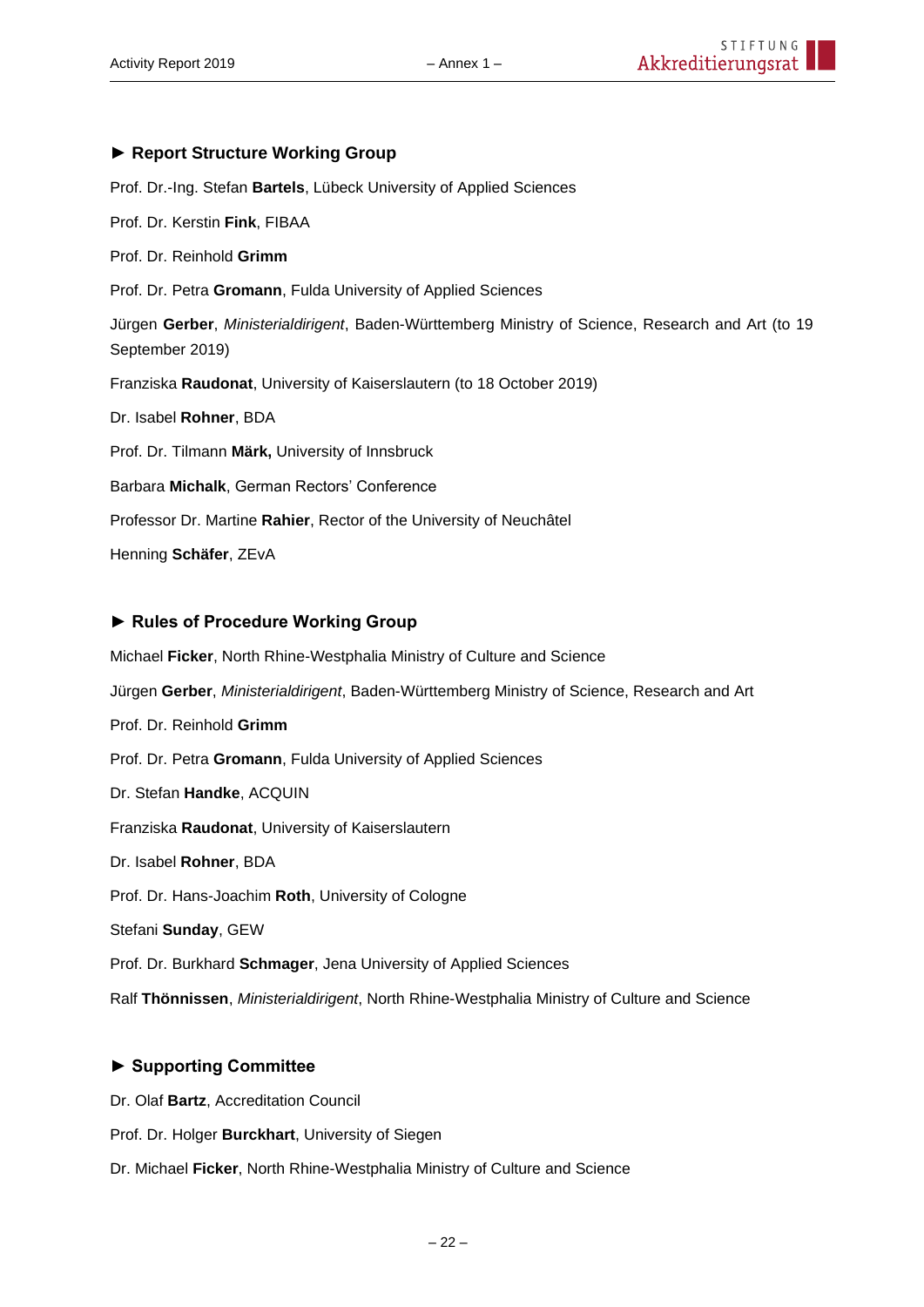- Timo **Gayer**, IG Metall
- Prof. Dr. Reinhold **Grimm**
- Prof. Dr. Petra **Gromann**, Fulda University of Applied Sciences
- Prof. Dr. Carola **Jungwirth**, University of Passau
- Prof. Dr. Tilmann **Märk,** University of Innsbruck
- Barbara **Michalk**, German Rectors' Conference
- Professor Dr. Martine **Rahier**, Rector of the University of Neuchâtel
- Franziska **Raudonat**, University of Kaiserslautern
- Prof. Dr. Hans-Joachim **Roth**, University of Cologne
- Henning **Schäfer**, ZEvA
- Nina **Ulbrich**, GEW
- Dr. Iring **Wasser**, ASIIN